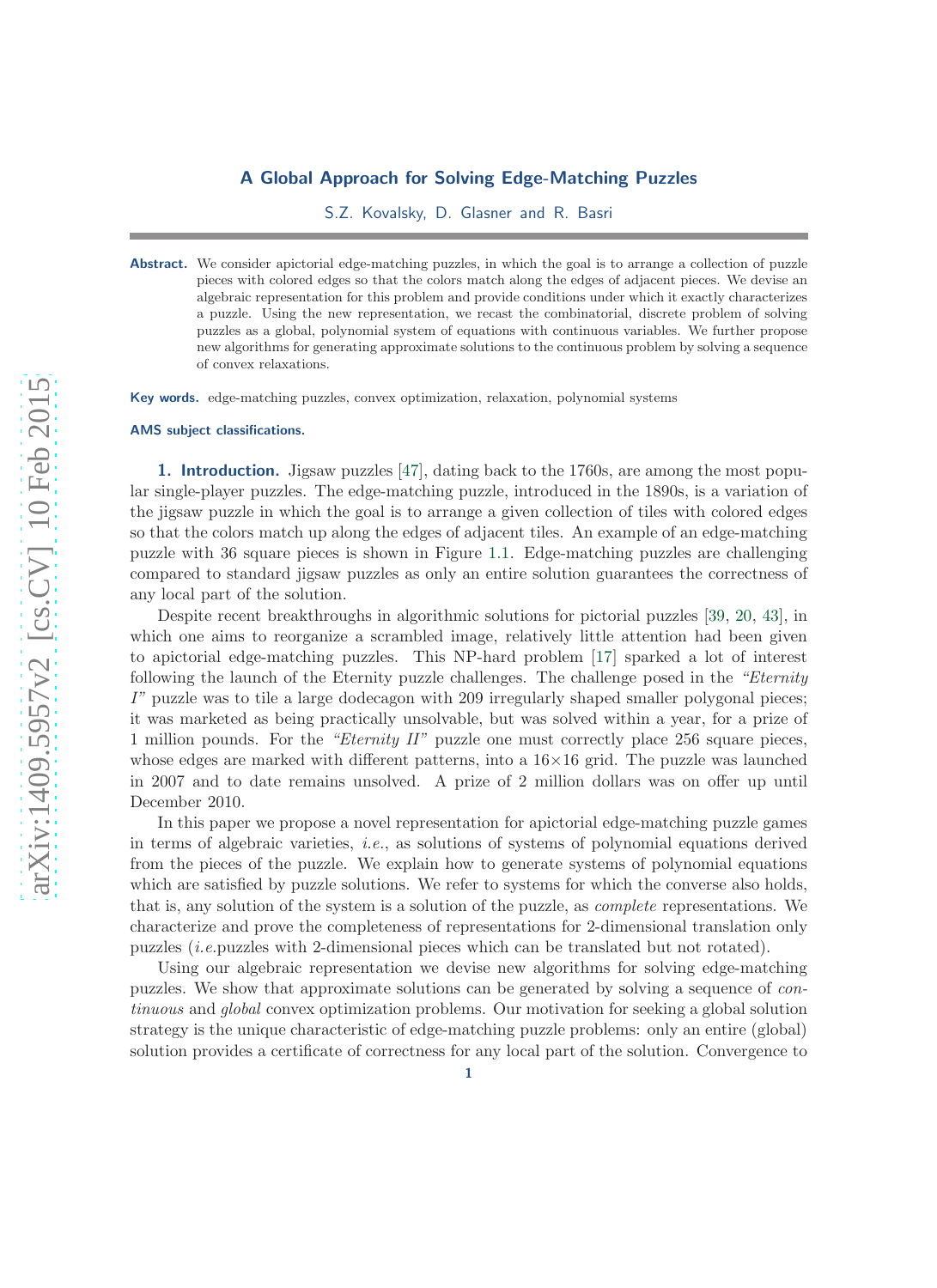<span id="page-1-0"></span>

Figure 1.1: An edge-matching puzzle with 36 square pieces and a frame. Square puzzle pieces are overlaid with four colored triangles, representing the colors of their four edges. The puzzle frame is similarly represented by colored triangles placed along its boundaries. Given a scrambled puzzle as shown on the left, the goal is to rearrange the pieces so that the colors match along adjacent edges. A solution generated using our method is shown on the right.

a global solution of the original non-convex problem, which corresponds to a solution of the puzzle, is achieved for some interesting puzzle instances.

Specifically, we propose two types of convex relaxations for 2-dimensional translation only edge-matching puzzles. For puzzles where we know in advance that pieces may only be placed in a finite set of predetermined locations, we propose a *Vandermonde formulation* where a solution to the puzzle is attained by approximately solving a constrained optimization problem over the manifold of Vandermonde matrices using linear programming. For the more general setting, we propose a *rank one formulation* where we approximate a solution to a constrained optimization over rank one matrices using semidefinite programming.

Finally, we show how our computational framework and algorithms can be extended to various interesting variants of edge-matching puzzles including higher-dimensional puzzles, puzzles in which the pieces have irregular shapes (*e.g.*, see Figure [5.3\)](#page-15-0) and puzzles for which not only the location but also the orientation of the pieces is unknown (*e.g.*, see Figure [6.1\)](#page-17-0).

Effective representations and algorithms for solving puzzle games have applications beyond mere theoretical interest. Computational solutions of puzzles are used in computer aided reconstruction in archaeology [\[23,](#page-22-3) [4,](#page-21-1) [14,](#page-21-2) [27\]](#page-22-4), the recovery of shredded documents [\[22,](#page-22-5) [34\]](#page-22-6) or photos [\[30\]](#page-22-7), and in image editing [\[8,](#page-21-3) [9\]](#page-21-4). They are also relevant to speech descrambling [\[49\]](#page-23-1), machine translation of text [\[28\]](#page-22-8) and even biology (DNA sequence reconstruction can be viewed as a jigsaw puzzle) [\[33\]](#page-22-9) and chemistry (determination of molecular conformation) [\[31\]](#page-22-10).

2. Related Work. Early work, beginning with Freeman and Gardner [\[19\]](#page-22-11) from 1964, develops algorithmic solutions for jigsaw puzzle games based solely on their geometry, a detailed review can be found in [\[46\]](#page-23-2). Subsequent algorithms combine shape with the image content of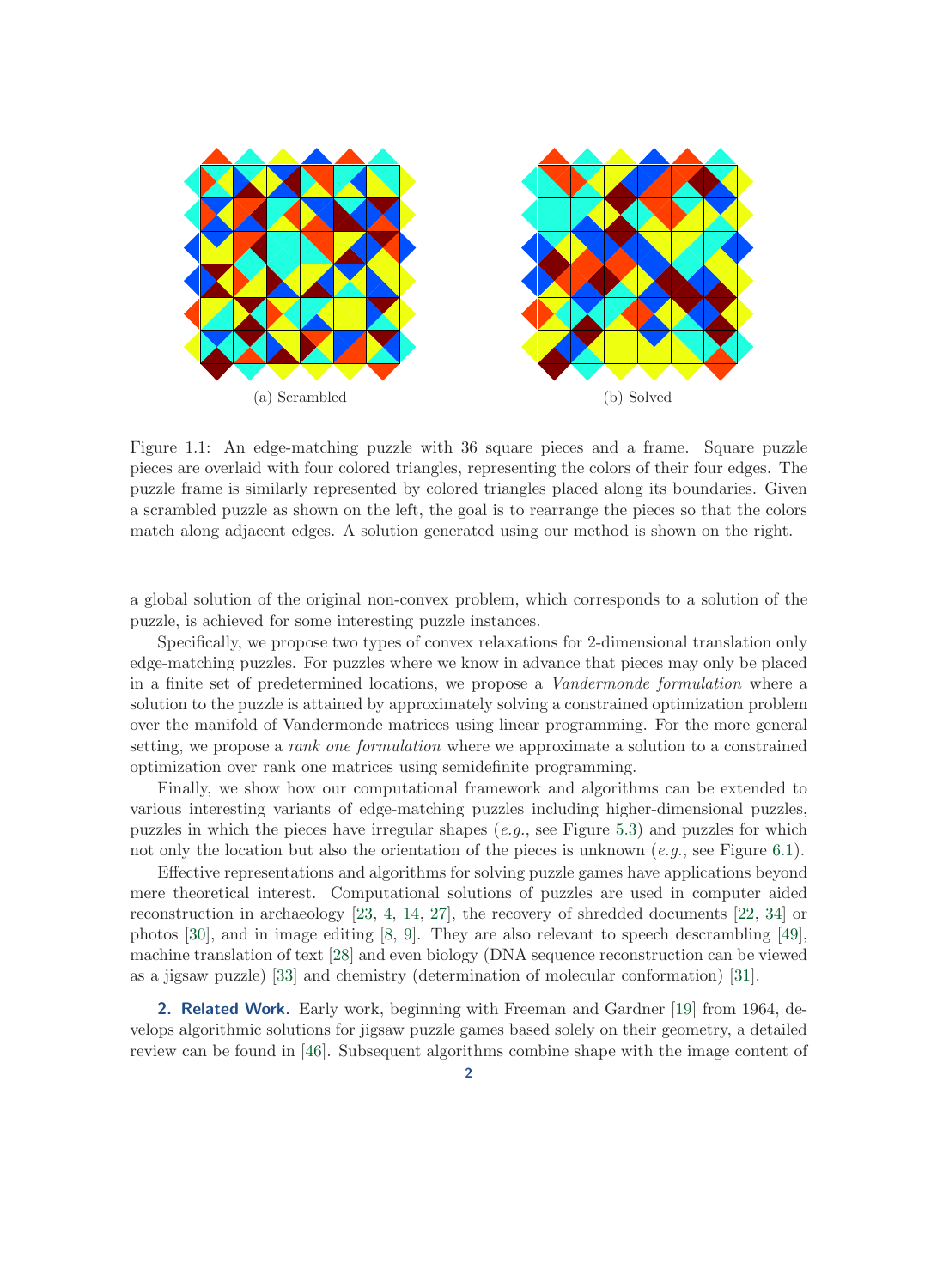<span id="page-2-0"></span>

Figure 3.1: Problem statement – place all pieces within a given bounding frame such that all edges pair with matching edges.

the pieces [\[24,](#page-22-12) [10,](#page-21-5) [48,](#page-23-3) [32,](#page-22-13) [36\]](#page-22-14).

A number of methods for solving pictorial puzzles with square pieces have been proposed. Cho et al. [\[7\]](#page-21-6) present a probabilistic framework based on the patch transform proposed in [\[8,](#page-21-3) [9\]](#page-21-4), which synthesizes an image from a set of image patches. Approximate puzzle reconstruction is achieved via loopy belief propagation on a suitable graphical model. More recently, Pomerantz et al. [\[39\]](#page-22-0) and Gallagher [\[20\]](#page-22-1) proposed greedy algorithms that solve puzzles comprising thousands of pieces. While [\[39\]](#page-22-0) solves only for translations in the plane, [\[20\]](#page-22-1) and [\[43\]](#page-22-2) allow pieces to rotate and solve for their orientations as well. Methods based on non-convex constrained quadratic programming [\[1\]](#page-21-7) as well as genetic algorithms [\[41\]](#page-22-15) have shown competitive results. All of these approaches however, rely on the statistics of natural images (either explicitly or implicitly). Therefore, they are not expected to perform well if directly applied to apictorial edge-matching puzzles, in which there is no image content.

Specific puzzles have also been studied: Deutsch and Hayes [\[18\]](#page-22-16) suggest a heuristic approach for solving the Tangram puzzle. A connectionist approach to solving the same puzzle was proposed by Oflazer [\[37\]](#page-22-17). Dattorro [\[15\]](#page-21-8) proposed an interesting convex semidefinite programming approach for attempting to solve the Eternity II puzzle.

Demaine and Hearn [\[17\]](#page-21-0) and Demaine and Demaine [\[16\]](#page-21-9) studied jigsaw puzzles from the perspective of combinatorial game theory. In the latter, the decision problems corresponding to jigsaw puzzles and edge-matching puzzles (*i.e.*, "does this puzzle have a solution") are shown to be NP-complete.

<span id="page-2-1"></span>3. Problem Statement. In this work, we focus on *ideal edge-matching framed* puzzles. That is, apictorial geometric puzzles, in which a set of pieces of known shapes and edge colors is given. The puzzle is bounded by a frame and each edge must perfectly match (in its location, color and orientation) an edge of either another piece or the frame.

We start by considering simple polygonal 2-dimensional puzzles, where puzzle pieces are equilateral polygons with unit-length colored edges. Furthermore, we will assume that puzzle pieces may only be translated (*i.e.*, the rules of the game allow shifting the pieces but not rotating them).

The goal of the game is then to place all pieces within the given bounding frame, such that all edges pair with matching edges. This, in turn, implies that the puzzle pieces cover its frame (for a properly designed puzzle), see Figure [3.1.](#page-2-0)

Next, we formally present an algebraic representation for these types of puzzles. In Section [6](#page-13-0) we show how to extend our framework to cases in which the above assumptions do not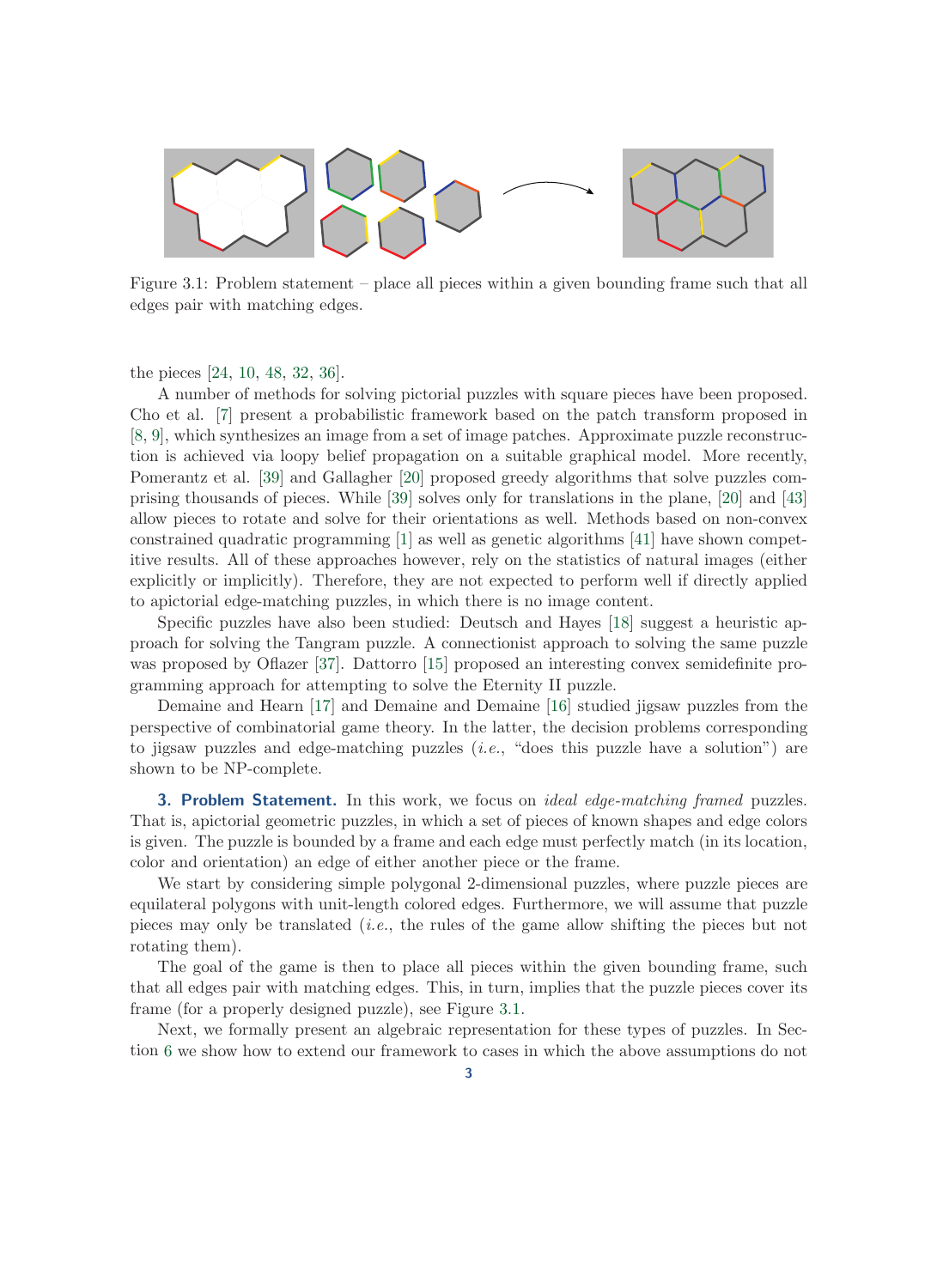hold such as puzzles with irregularly shaped pieces, higher-dimensional puzzles and puzzles in which rotating the pieces is also allowed.

**3.1. Formulation.** Consider a 2-dimensional polygonal puzzle with  $N$  pieces. As illus-trated in Figure [3.2,](#page-3-0) we describe the *i*'th piece by the location  $t_i \in \mathbb{R}^2$  of its center and its set of edge elements  $E_i$  (polygon sides). Each edge  $j \in E_i$  is described by the relative location of its center  $b_{i,j}$  with respect to the piece center, its color  $c_{i,j}$  and its orientation  $\theta_{i,j}$ . Therefore, the absolute location of the j'th edge of the i'th piece is given by the sum  $t_i + b_{i,j}$ .

We shall consider puzzles with a bounding frame, which can be seen as another puzzle piece, with the exception of being static. We denote the piece corresponding to the puzzle frame by  $i = 0$  and the properties of its edge elements by  $b_{0,i}$ ,  $c_{0,i}$  and  $\theta_{0,i}$ .

<span id="page-3-0"></span>Under the assumption that puzzle pieces may *only be translated*, the goal of the game amounts to finding  $t_1, \ldots, t_N$  for which all edge elements pair with matching edge elements in their spatial locations, colors and orientations (see Figure [3.1\)](#page-2-0). We shall refer to a configuration  $t_1, \ldots, t_N$  that satisfies this criterion as a *solution* of the puzzle.



Figure 3.2: The description of edge elements and the constraints implied by two matching edge elements

<span id="page-3-2"></span>4. Algebraic Representation of a Puzzle. In this section, we derive an algebraic representation of a puzzle. We show how, given a puzzle, one can construct an algebraic system of equations that characterizes the puzzle. Furthermore, we prove that this representation is complete, in the sense that it encapsulates all the information available in the given puzzle and its solutions are exactly the solutions of the puzzle.

Suppose  $t_1, \ldots, t_N$  is a solution of the puzzle. By definition, every edge is paired with a matching edge. Consider such a pair of matching edges, edge j of the i'th piece and edge  $\hat{j}$  of the  $\ddot{i}$ <sup>th</sup> piece. By definition, these edges must spatially coincide, *i.e.*,

<span id="page-3-1"></span>
$$
t_i + b_{i,j} = t_{\hat{i}} + b_{\hat{i},\hat{j}}.
$$
\n(4.1)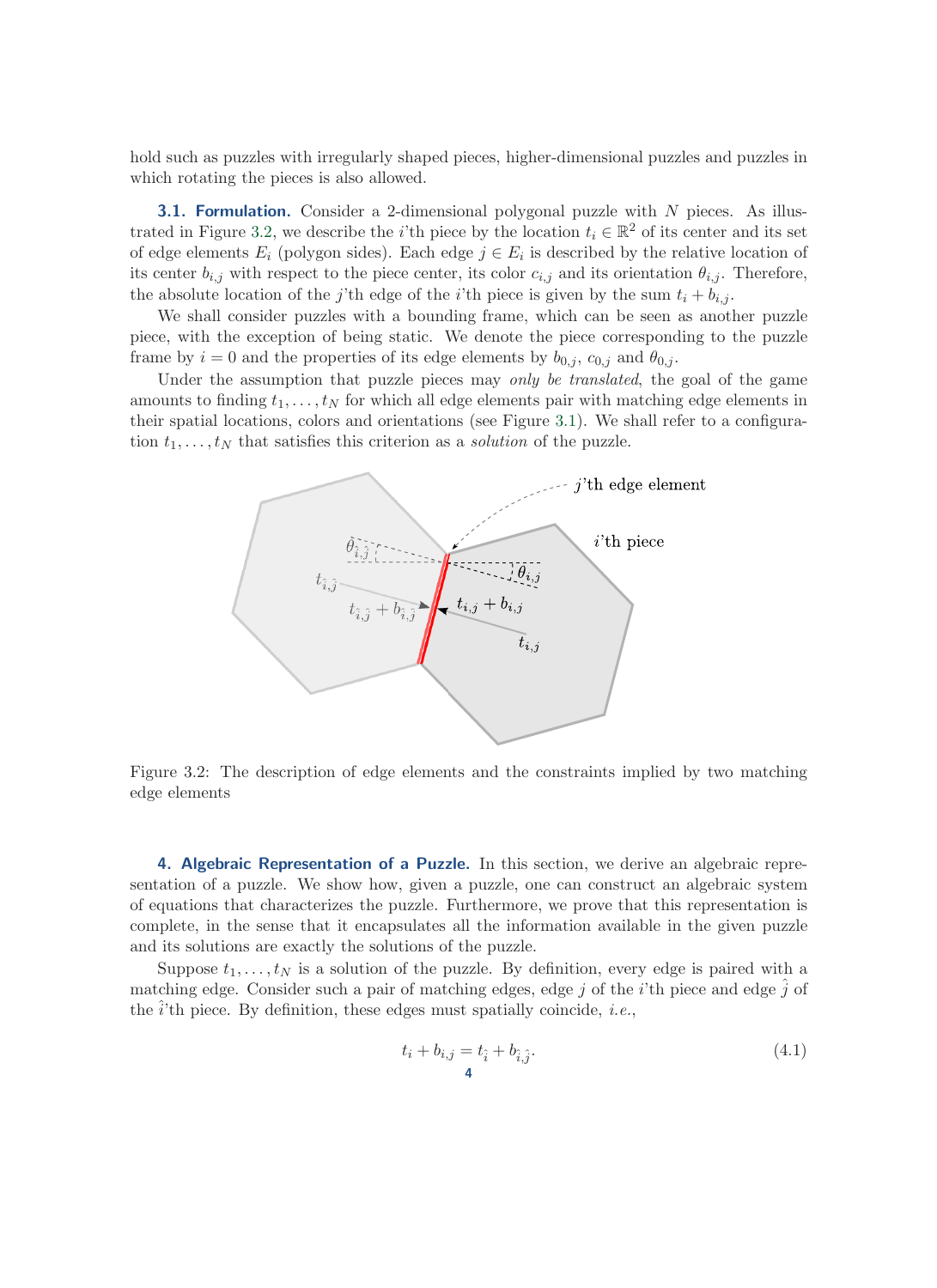They must have the same color

$$
c_{i,j} = c_{\hat{i},\hat{j}},\tag{4.2}
$$

and they must face opposite directions

$$
\theta_{i,j} \equiv \theta_{\hat{i},\hat{j}} + \pi \pmod{2\pi}.
$$
\n(4.3)

See Figure [3.2](#page-3-0) for an illustration. In particular, notice that [\(4.1\)](#page-3-1) linearly constrains the relative locations of the two pieces. For simplicity of notation we will omit the congruent modulo notation for angles with the understanding that  $\theta = \phi$  is shorthand for  $\theta \equiv \phi \pmod{2\pi}$ .

In general, however, we do not know in advance which edges pair with each other. Nevertheless, we notice that all edges of a certain color and orientation  $(c, \theta)$  must pair with complementary edges of the same color and opposite orientation  $(c, \theta + \pi)$ . Therefore, for every  $(c, \theta)$  we have an equality of sets

<span id="page-4-0"></span>
$$
\left\{t_i + b_{i,j} : \begin{array}{c}c_{i,j} = c\\ \theta_{i,j} = \theta\end{array}\right\} = \left\{t_i + b_{i,j} : \begin{array}{c}c_{i,j} = c\\ \theta_{i,j} = \theta + \pi\end{array}\right\}.
$$
\n(4.4)

Clearly, equation [\(4.4\)](#page-4-0) holds for all  $(c, \theta)$  if and only if  $t_1, \ldots, t_N$  is a solution of the puzzle.

If we define the signed indicator function w.r.t.  $(c, \theta)$  by

$$
s_{i,j}(c,\theta) = \begin{cases} 1, & c_{i,j} = c \text{ and } \theta_{i,j} = \theta \\ -1, & c_{i,j} = c \text{ and } \theta_{i,j} = \theta + \pi \\ 0 & \text{otherwise} \end{cases}
$$
(4.5)

then, by construction we have derived the following result:

Proposition 4.1.*If*  $t_1, \ldots, t_N$  *is a solution of the puzzle then* 

<span id="page-4-1"></span>
$$
\sum_{i,j} s_{i,j}(c,\theta) f(t_i + b_{i,j}) = 0
$$
\n(4.6)

*for every*  $(c, \theta)$  *and every real valued function*  $f : \mathbb{R}^2 \to \mathbb{R}$ *.* 

Note that [\(4.6\)](#page-4-1) is an algebraic constraint on  $t_1, \ldots, t_N$ . This allows us to construct an algebraic *system* of constraints by taking all admissible  $(c, \theta)$ 's and different f's. Different choices of a function f establish systems with possibly different properties.

**4.1. Linear Representation.** A particular choice of f is  $f_v(u) = v^T u$  for any  $v \in \mathbb{R}^2$ . This choice yields a linear representation of the puzzle. Namely, equations of the form

$$
\sum_{i,j} s_{i,j}(c,\theta) (t_i + b_{i,j}) = 0
$$
\n(4.7)

for all  $(c, \theta)$  define a *linear system of equations* in  $t_1, \ldots, t_N$ . Clearly, every solution of the puzzle must satisfy this system of equations. Usually, however, the converse does not hold, and this linear system does not determine the solutions of the puzzle.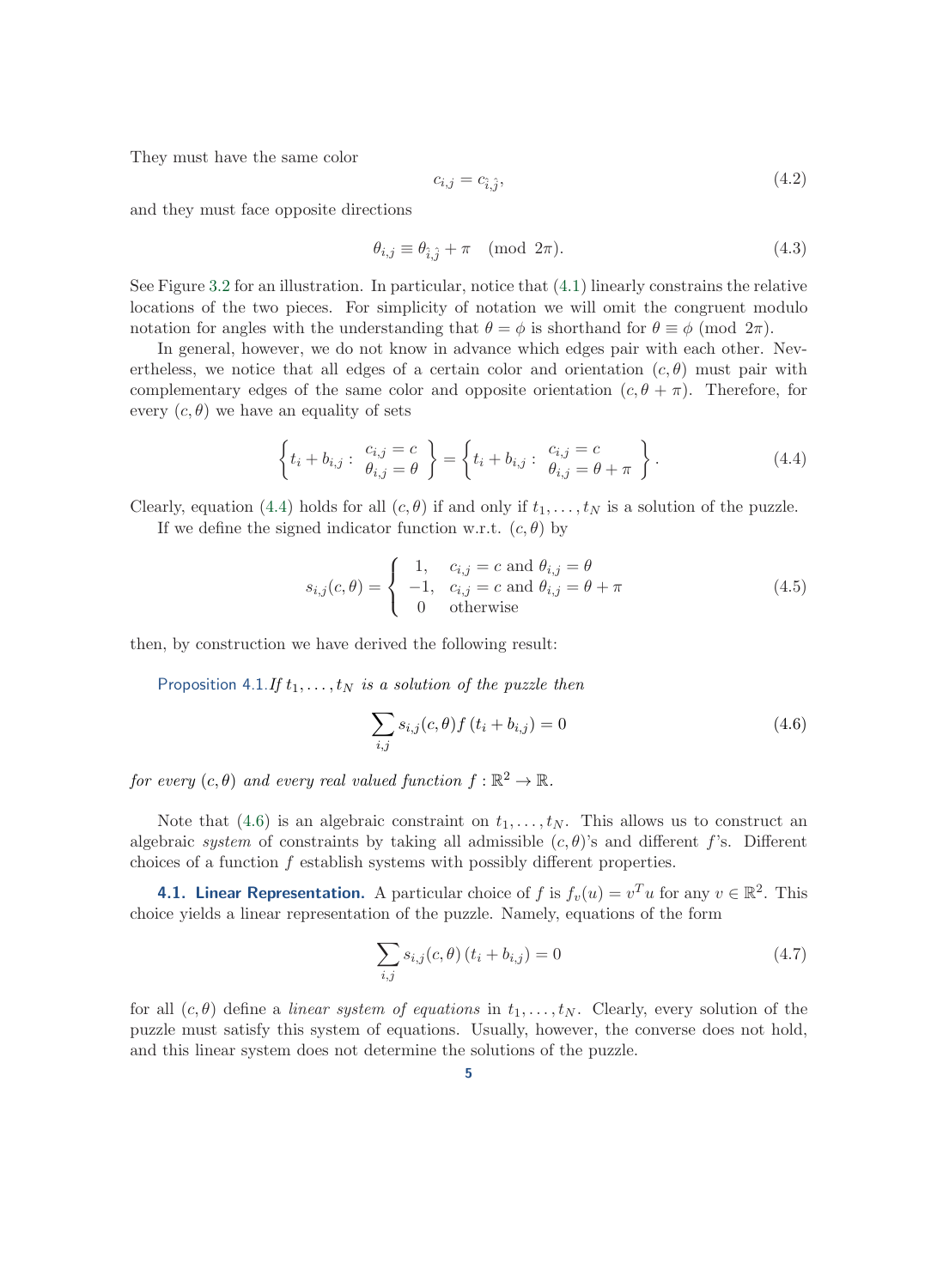<span id="page-5-1"></span>4.2. Polynomial Representation. In the rest of the paper, we use functions  $f$  which belong to a family of *exponential* functions. For a given  $k \in \mathbb{R}^2$ , we define  $f_k(u) = e^{k^T u}$ . Equation [\(4.6\)](#page-4-1) then becomes

$$
\sum_{i,j} s_{i,j}(c,\theta) e^{k^{T}(t_i + b_{i,j})} = 0.
$$
\n(4.8)

To simplify notations we change variables  $T_i = e^{t_i}$  (element-wise exponentiation) to obtain

<span id="page-5-0"></span>
$$
\sum_{i} \alpha_i^{(k,c,\theta)} T_i^k = 0,\tag{4.9}
$$

where  $\alpha_i^{(k,c,\theta)} = \sum_j s_{i,j}(c,\theta) e^{k^T b_{i,j}}$ , and  $T_i^k$  is defined according to the multi-index notation

$$
T_i^k = (e^{t_i})^k = e^{k^T t_i}.
$$

Note that [\(4.9\)](#page-5-0) is simply a polynomial in (the entries of)  $T_1, \ldots, T_N$ . Collecting many equations of the form [\(4.9\)](#page-5-0) for all  $(c, \theta)$  and various choices of k establishes a *polynomial* system of equations in  $T_1, \ldots, T_N$ .

According to Proposition [4.1,](#page-4-1) if  $t_1, \ldots, t_N$  is a solution of the puzzle then  $T_1, \ldots, T_N$  is a solution of any such polynomial system of equations. Next, we discuss the conditions under which the converse holds, so that every solution of the polynomial system corresponds to a valid solution of the puzzle. In what follows, we identify  $t_1, \ldots, t_N$  with  $T_1, \ldots, T_N$ , and thus refer to the latter as a solution of the puzzle as well.

4.3. Completeness of Polynomial Representations. Naturally, we seek a complete representation, one that encapsulates all the information available in the given puzzle and exactly characterizes the solutions of the puzzle.

We consider the polynomial system constructed by collecting equations of the form [\(4.9\)](#page-5-0) for different  $(c, \theta)$  and various k values. Intuitively, if additional equations provide additional independent constraints then we can hope that collecting many such equations will sufficiently constrain the unknown variables, exactly determining the solutions of the puzzle. Indeed, we can show that a system of sufficiently many such polynomial equations establishes an equivalent representation, in which  $T_1, \ldots, T_N$  is a solution of the puzzle if and only if it is a root of this system.

More formally, consider the polynomial system  $P$  constructed by collecting equations as follows: for every possible type of edge  $(c, \theta)$  add  $K(c, \theta) \in \mathbb{N}$  equations of the form [\(4.9\)](#page-5-0):

$$
\sum_i \alpha_i^{(k,c,\theta)} T_i^k = 0
$$

for distinct values of k, where  $K(c, \theta)$  is an integer which depends on the edge type  $(c, \theta)$ . This construction is well defined since, by our assumption of polygonal puzzle pieces, there exist finitely many distinct edge types  $(c, \theta)$ .

By construction, every solution of the puzzle is a solution of  $P$ . The proposition below suggests that the converse also holds, provided that  $\mathcal P$  is defined by sufficiently many equations.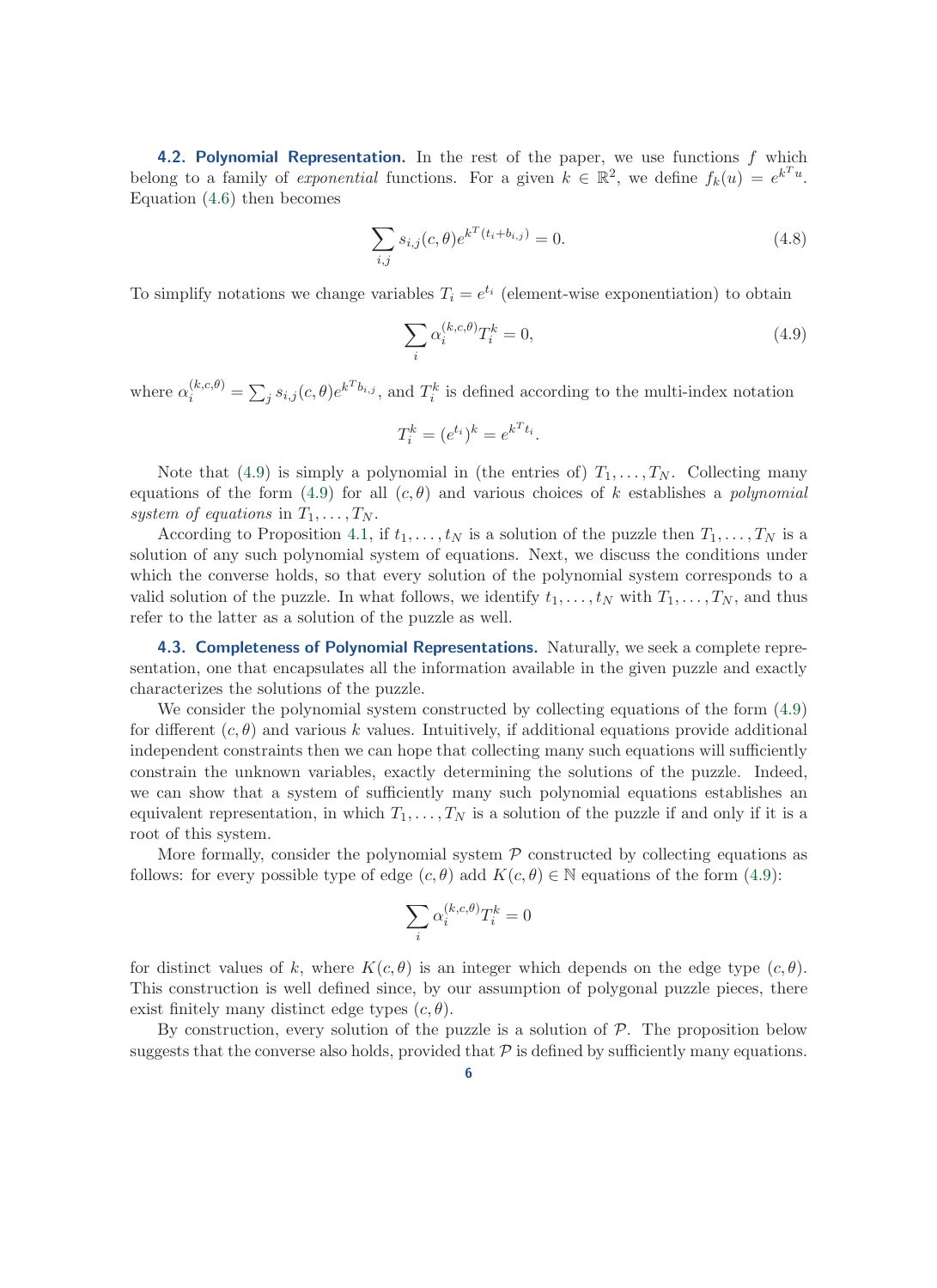In particular, Appendix [A](#page-17-1) provides a *constructive* proof which shows that the number of equations required for each type of edge  $(c, \theta)$  is exactly the number of puzzle edges of this type.

<span id="page-6-0"></span>Proposition 4.2. *There exists (constructively) a polynomial system* P *with*

 $K(c, \theta) = \# \{edges \ of \ type \ (c, \theta) \}$ 

*equations for each edge type*  $(c, \theta)$  *that satisfies that*  $T_1, \ldots, T_N$  *is a solution of*  $P$  *if and only if it is a solution of the puzzle.*

The proof relies on the following observation. Consider *independently* all  $K = K(c, \theta)$ edges of type  $(c, \theta)$ . Any pairing of these edges with corresponding opposite edges satisfies polynomial equations of the form  $(4.9)$  for any order k. There are exactly K! such pairings, as the number of permutations of  $K$  elements. On the other hand, using Bézout's theorem [\[12,](#page-21-10) [44\]](#page-23-4) we can show that a polynomial system of equations of the form [\(4.9\)](#page-5-0) of orders  $k =$  $1, \ldots, K$  has no more than K! distinct solutions. Thus, such a system exactly characterizes all possible independent pairings of  $(c, \theta)$  edges, in the sense that any subset of its equations is insufficient whereas additional higher-order polynomials are redundant. The full proof (given in Appendix [A\)](#page-17-1) follows by generalizing this observation to the intersection of multiple similar systems, each corresponding to edges of a different type  $(c, \theta)$ , and the addition of constraints accounting for the geometry of the puzzle pieces.

<span id="page-6-2"></span>**5. Solving Puzzles.** In previous sections we have shown that a puzzle problem can be faithfully represented as a system of polynomial equations

<span id="page-6-1"></span>
$$
\left\{\sum_{i} \alpha_i^{(k,c,\theta)} T_i^k = 0\right\}_{k,c,\theta} \tag{5.1}
$$

in the unknowns  $T_1, \ldots, T_N$ .

Next, we discuss several approaches for determining a solution  $T_1, \ldots, T_N$  of this system, either directly or by approximation. Once such a solution is found, one may recover the piece locations  $t_1, \ldots, t_N$  using the relation  $T_i = e^{t_i}$ . Assuming the conditions for Proposition [4.2](#page-6-0) hold, these locations are guaranteed to solve the puzzle.

To simplify notations we present the derivations for 1-dimensional puzzles (with coordinates over R). Extending the results to the case of 2-dimensional puzzles, discussed so far, (or in fact arbitrary dimension) is straightforward, see Appendix [B](#page-20-0) for the technical details.

**5.1. Exact Solutions.** Solving polynomial systems of equations is an important problem which is covered in a large body of literature, for example see [\[11,](#page-21-11) [45,](#page-23-5) [13,](#page-21-12) [26\]](#page-22-18) and the references therein. Existing methods for solving generic systems may be coarsely classified into two categories: symbolic (exact) and numerical methods.

Gröbner algorithms [\[5\]](#page-21-13) are typical representatives of the class of symbolic methods. These algorithms seek to simplify a given polynomial system, to enable the extraction of its roots. This can be seen as a multivariate, non-linear generalization of the Euclidean algorithm (for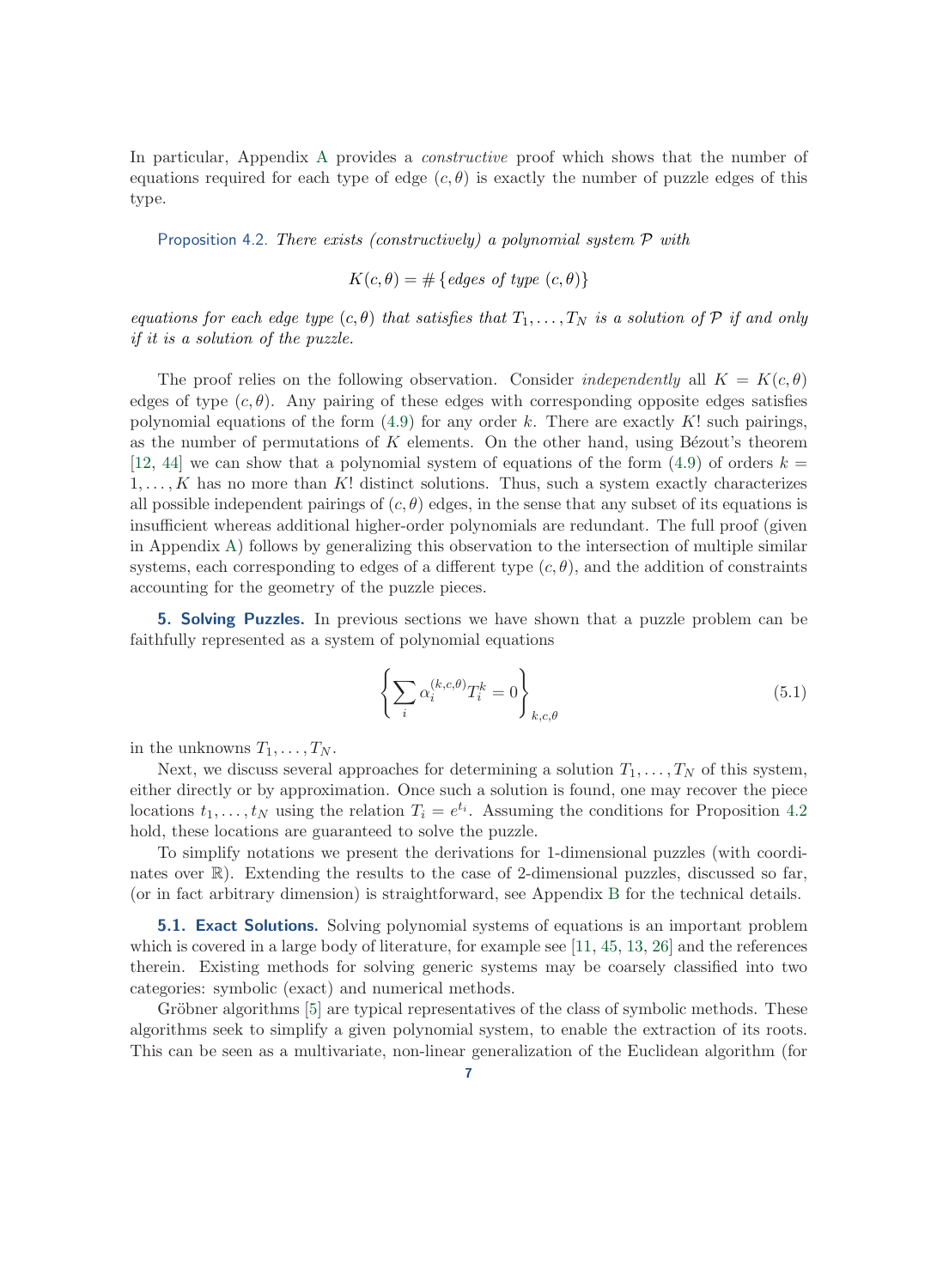computation of univariate GCD) and Gaussian elimination for linear systems. However, the complexity of methods for calculating Gröbner bases may be extremely high.

A popular approach in the class of numerical methods is homotopy continuation. Such methods rely on Bertini's theorem which introduces a continuous deformation between the polynomial system whose solution we seek and a simpler polynomial system whose solutions are known, see [\[29,](#page-22-19) [42\]](#page-22-20) for more details. Keeping track of the roots during this deformation can provide a solution to the system. However, a good initialization (*i.e.*, an initial polynomial system with known solutions) is crucial to the success of the algorithm. Unfortunately, the combinatorial nature of the polynomial systems we are concerned with typically makes it hard to find a good initialization.

5.2. Reformulation and Convex Relaxation. Our attempts to solve very simple puzzles using generic polynomial system solvers met with limited success. Therefore, in what follows we describe a reformulation and optimization algorithms which try to take advantage of the unique properties of systems of the form [\(5.1\)](#page-6-1).

Note that the polynomial system [\(5.1\)](#page-6-1) has a special structure: each one of its equations includes only  $k$ 'th degree monomials in the unknown  $T_i$ 's. We exploit this structure in order to restate the problem of solving puzzles as a linear system of equations over a (non-linear) manifold of matrices. We discuss two alternative reformulations, relying on either Vandermonde or rank one matrices. We further discuss convex relaxations of the resulting problems, which can be used to solve certain types of puzzles.

<span id="page-7-2"></span>**5.2.1. Vandermonde Reformulation and Preset Locations.** Any polynomial system of equations can always be replaced with a linear system of equations of a higher dimension, by considering each monomial as a variable, and adding simple polynomial constraints coupling the new variables. In the case of our polynomial systems, this can be conveniently stated using Vandermonde matrices. Recall that a matrix of the form

<span id="page-7-1"></span><span id="page-7-0"></span>
$$
\begin{bmatrix}\n1 & T_1 & T_1^2 & \cdots & T_1^K \\
1 & T_2 & T_2^2 & \cdots & T_2^K \\
1 & T_3 & T_3^2 & \cdots & T_3^K \\
\vdots & \vdots & \vdots & \ddots & \vdots \\
1 & T_N & T_N^2 & \cdots & T_N^K\n\end{bmatrix}
$$
\n(5.2)

is known as a *Vandermonde* matrix. It is straightforward to see that the problem of solving [\(5.1\)](#page-6-1) can be equivalently reformulated as

find 
$$
X = [x_{ij}]
$$
  
subject to X is Vandermonde of size  $N \times K$   

$$
\sum_{i} \alpha_i^{(k,c,\theta)} x_{ij} = 0 \qquad \forall j, c, \theta.
$$
 (5.3)

To ensure that X contains the monomials necessary for a complete polynomial representation as in Proposition [4.2](#page-6-0) we choose  $K \ge \max_{(c,\theta)} K(c,\theta)$ . Formulation [5.3](#page-7-0) amounts to solving a linear system over the manifold of Vandermonde matrices. Of course this new problem is as hard to solve as the original problem itself. We will now show how to derive an approximation under an additional assumption.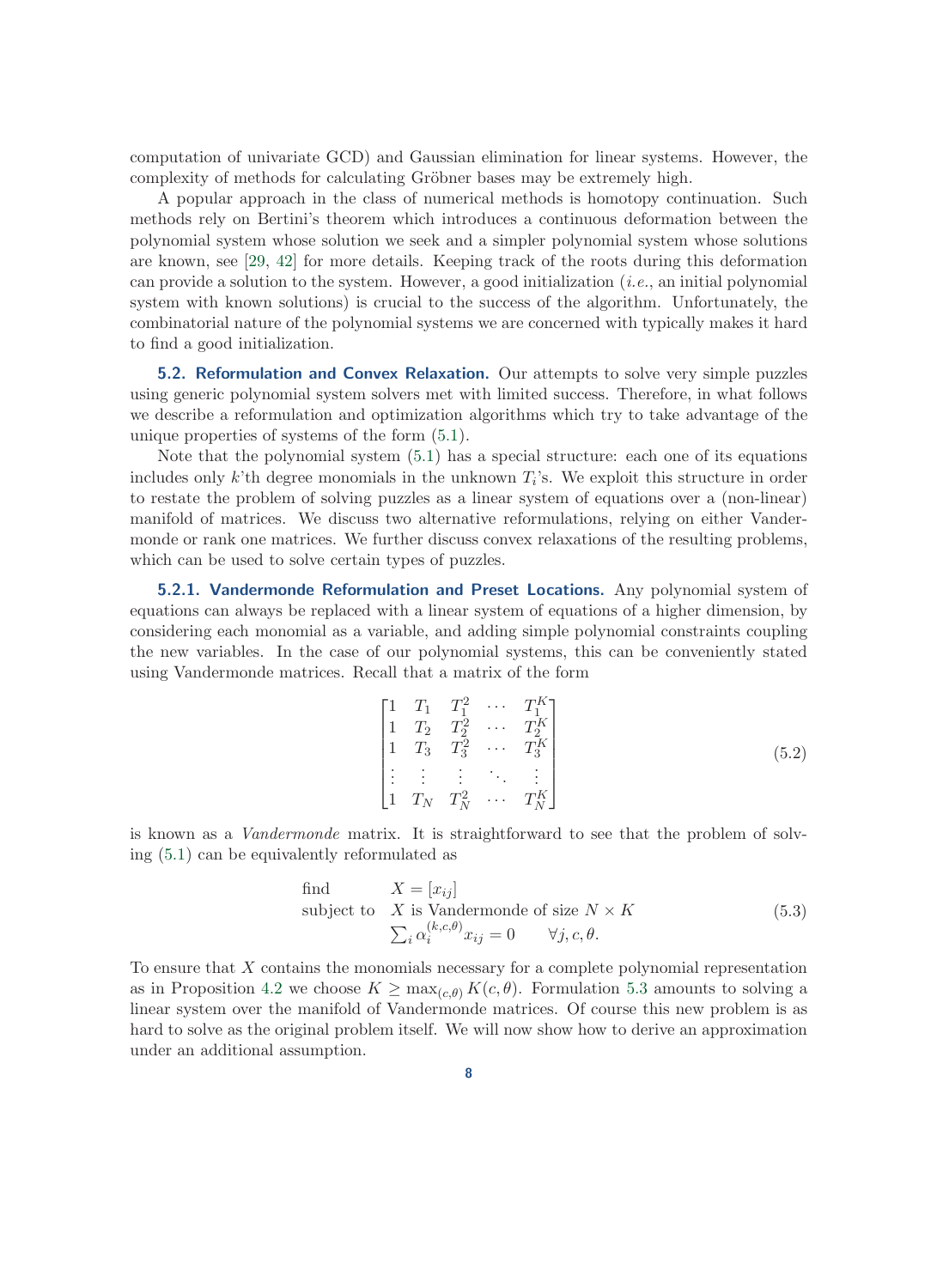Preset Locations. In many puzzles, pieces may only be placed at a finite number of preset locations. This is the case, for example, in square tiling puzzles (*e.g.*, see Figure [1.1\)](#page-1-0). This additional information can be incorporated into the formulation [\(5.3\)](#page-7-0).

Suppose that piece locations  $t_1, \ldots, t_N$  must belong to a finite *known* set of feasible locations  $\{s_1, \ldots, s_N\}$ . This assumption can be formally stated by

$$
\begin{bmatrix} t_1 \\ \vdots \\ t_N \end{bmatrix} = P \begin{bmatrix} s_1 \\ \vdots \\ s_N \end{bmatrix}
$$
 (5.4)

for some permutation matrix P. In turn, since  $T_i = e^{t_i}$ , this implies that

<span id="page-8-0"></span>
$$
\begin{bmatrix} T_1 \\ \vdots \\ T_N \end{bmatrix} = P \begin{bmatrix} S_1 \\ \vdots \\ S_N \end{bmatrix}, \tag{5.5}
$$

<span id="page-8-2"></span>where  $S_i = e^{s_i}$ . We use the known preset piece locations to define the Vandermonde matrix Y by

$$
Y = \begin{bmatrix} 1 & S_1 & S_1^2 & \cdots & S_1^K \\ 1 & S_2 & S_2^2 & \cdots & S_2^K \\ 1 & S_3 & S_3^2 & \cdots & S_3^K \\ \vdots & \vdots & \vdots & \ddots & \vdots \\ 1 & S_N & S_N^2 & \cdots & S_N^K \end{bmatrix} .
$$
 (5.6)

Then,  $(5.5)$  implies that any solution of problem  $(5.3)$  must satisfy

<span id="page-8-1"></span>
$$
X = PY.
$$
\n<sup>(5.7)</sup>

Notice that  $X = PY$  defines a Vandermonde matrix for any choice of *permutation* matrix P. Therefore, problem [\(5.3\)](#page-7-0) can be replaced with the following equivalent problem

find 
$$
P = [p_{i,j}]
$$
  
\nsubject to  $P$  is a permutation  
\n
$$
X = [x_{ij}] = PY
$$
\n
$$
\sum_{i} \alpha_i^{(k,c,\theta)} x_{i,j} = 0 \qquad \forall j, c, \theta.
$$
\n(5.8)

Thus, we have replaced the Vandermonde constraint with the restriction of the search space to the set of permutation matrices, which in turn corresponds to the set of feasible piece locations.

Convex Relaxation. Problem [\(5.8\)](#page-8-1) is a non-convex feasibility problem. Nevertheless, we next show that it can be restated as a linearly constrained quadratic maximization problem, and then *relaxed* into a sequence of linear programs.

The Birkhoff-von Neumann theorem [\[3\]](#page-21-14) asserts that permutations are the extremal points of the set of bi-stochastic matrices. Moreover, the Frobenius norm of matrices in this set is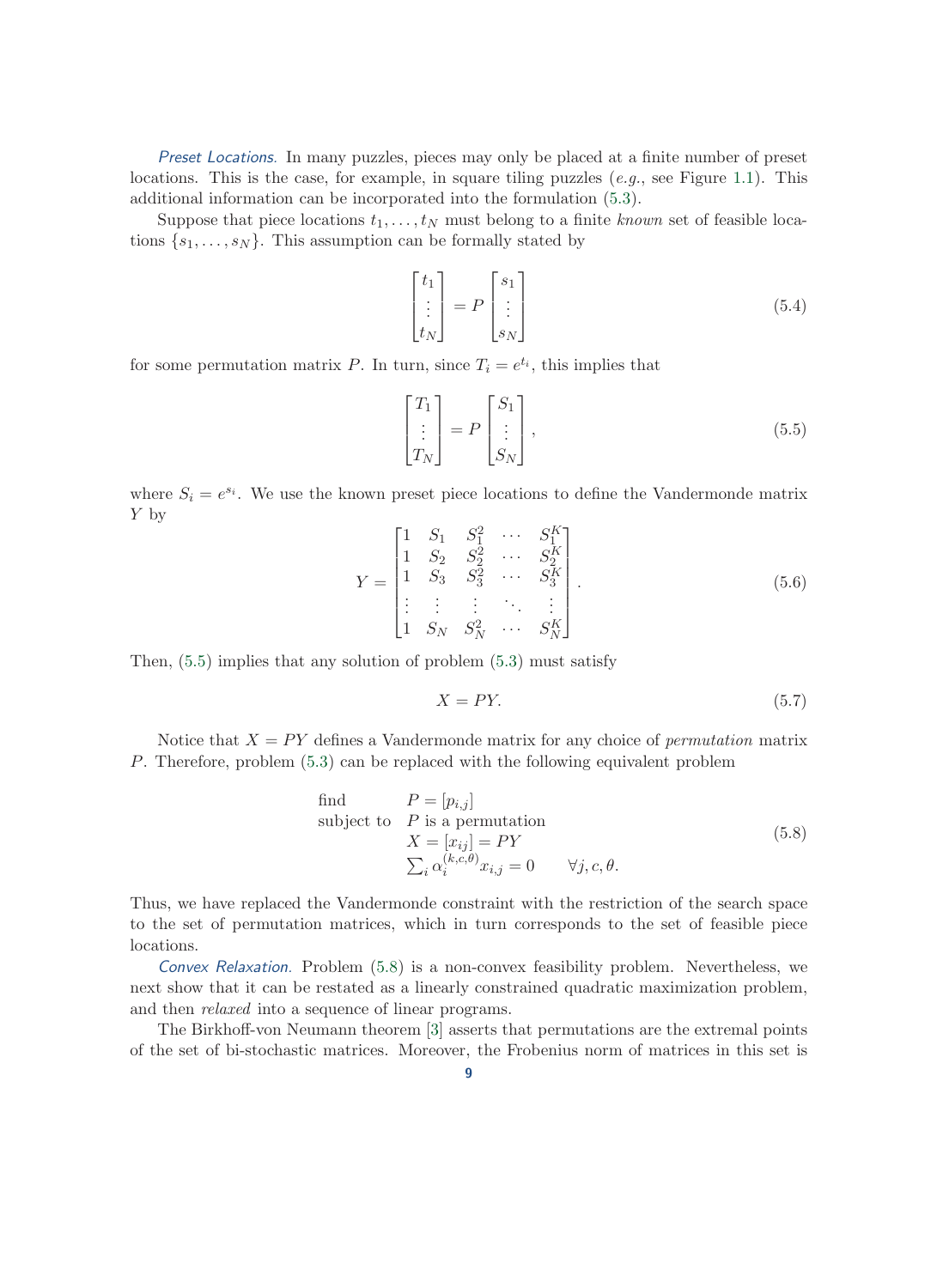maximized by permutations. Using this, [\(5.8\)](#page-8-1) can be replaced with the following equivalent optimization problem:

<span id="page-9-0"></span>maximize 
$$
||P||_F^2
$$
  
\nsubject to  $P\mathbf{1} = \mathbf{1}, \ \mathbf{1}^T P = \mathbf{1}^T, \ P \ge 0$   
\n $X = [x_{ij}] = PY$   
\n $\sum_i \alpha_i^{(k,c,\theta)} x_{i,j} = 0 \qquad \forall j,c,\theta$  (5.9)

where  $\mathbf{1} \in \mathbb{R}^N$  is the all one vector. This is again a non-convex optimization, as it maximizes norm.

We generate approximate solutions to  $(5.9)$  by linearizing its quadratic objective term and applying an iterative algorithm, in similar spirit to reweighted optimization approaches (*e.g.*, reweighted  $\ell_1$  minimization [\[6\]](#page-21-15)).

Note that  $||P||_F^2 = \text{tr} (P^T P) = \langle P, P \rangle$ , where  $\langle A, B \rangle = \text{tr} (B^T A)$  is the standard matrix inner product. Suppose that  $\hat{P}$  is an approximate guess of P. We linearly approximate the quadratic objective as  $\langle \hat{P}, P \rangle$  and iterate solving the following *linear program* (LP):

<span id="page-9-2"></span>maximize 
$$
\langle P^{(n-1)}, P \rangle
$$
  
\nsubject to  $P\mathbf{1} = \mathbf{1}, \mathbf{1}^T P = \mathbf{1}^T, P \ge 0$   
\n $X = [x_{ij}] = PY$   
\n $\sum_i \alpha_i^{(k,c,\theta)} x_{i,j} = 0 \quad \forall j, c, \theta$  (5.10)

where  $P^{(n-1)}$  is the optimizer of the previous iteration. The algorithm is outlined in Algorithm [1.](#page-9-1)

Note that a global optimizer of [\(5.9\)](#page-9-0) is a fixed point of [\(5.10\)](#page-9-2). We initialize [\(5.10\)](#page-9-2) with  $P^{(0)} = 0$ . With this initialization [\(5.10\)](#page-9-2) is equivalent to the standard LP relaxation of the feasibility problem [\(5.8\)](#page-8-1) over the convex hull of permutations. This sequence of optimization problems attains a bounded and monotonically non-decreasing objective. However, convergence to a permutation is not guaranteed.

| <b>Algorithm 1:</b> Iterative LP approximation for puzzles with preset piece locations |  |  |  |
|----------------------------------------------------------------------------------------|--|--|--|
|                                                                                        |  |  |  |

<span id="page-9-1"></span>**Input:** Polynomial representation coefficients  $\alpha_i^{(k,c,\theta)}$ i Preset locations matrix  $Y$  as in  $(5.6)$ Output: Puzzle solution matrix X Initialize  $P^{(0)} = 0$ ;  $n = 0$ ; repeat  $n = n + 1;$ Solve the linear program  $(5.10)$  with  $P^{(n-1)}$ ; Set  $P^{(n)}$  to be the optimizer;  $\textbf{until } P^{(n)}$  is a permutation;  $return X = P<sup>(n)</sup>Y;$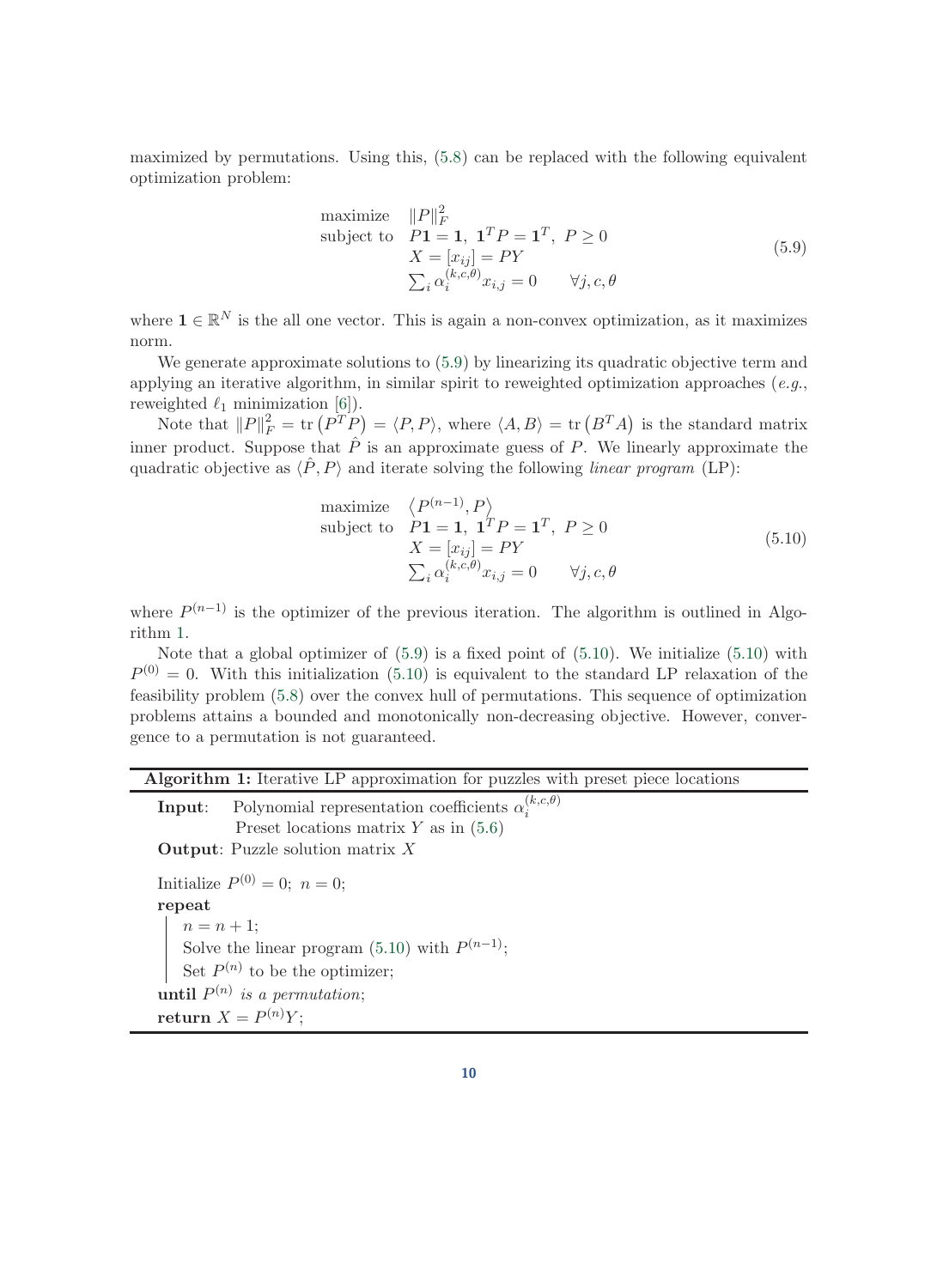<span id="page-10-0"></span>

(c) Iterations of [\(5.10\)](#page-9-2), left to right. Top row shows intermediate puzzle solutions. Bottom row shows the state of the variable  $P$  (a 64  $\times$  64 matrix), converging to a permutation matrix. White entries indicate a value of 1, black is 0 and intermediate colors correspond to fractional values.

Figure 5.1: Solution of an  $8 \times 8$  puzzle using our method.

Examples. We demonstrate the proposed approach by solving examples of edge-matching puzzles. Specifically, we generate 2-dimensional square tiling puzzles of various sizes whose edge colors are drawn at random, see Figures [1.1](#page-1-0) and Figure [5.1.](#page-10-0)

We use the polynomial representation described in Section [4.2](#page-5-1) to calculate the coefficients of a corresponding polynomial system of equations and apply Algorithm [1.](#page-9-1) Figure [1.1](#page-1-0) shows the method applied to a  $6 \times 6$  puzzle. Only 2 iterations of [\(5.10\)](#page-9-2) were required to attain a permutation, that corresponds to the sole solution of the puzzle.

Figure [5.1](#page-10-0) depicts the method applied to an  $8 \times 8$  puzzle. 6 iterations of [\(5.10\)](#page-9-2), shown at the bottom of the figure, were required to attain a permutation. In this case, the algorithm collapses into one of the two solutions of this puzzle.

<span id="page-10-1"></span>**5.2.2. Rank One Reformulation.** For certain types of puzzles the set of valid locations of the pieces in a solution is not known in advance. One such example, where due to the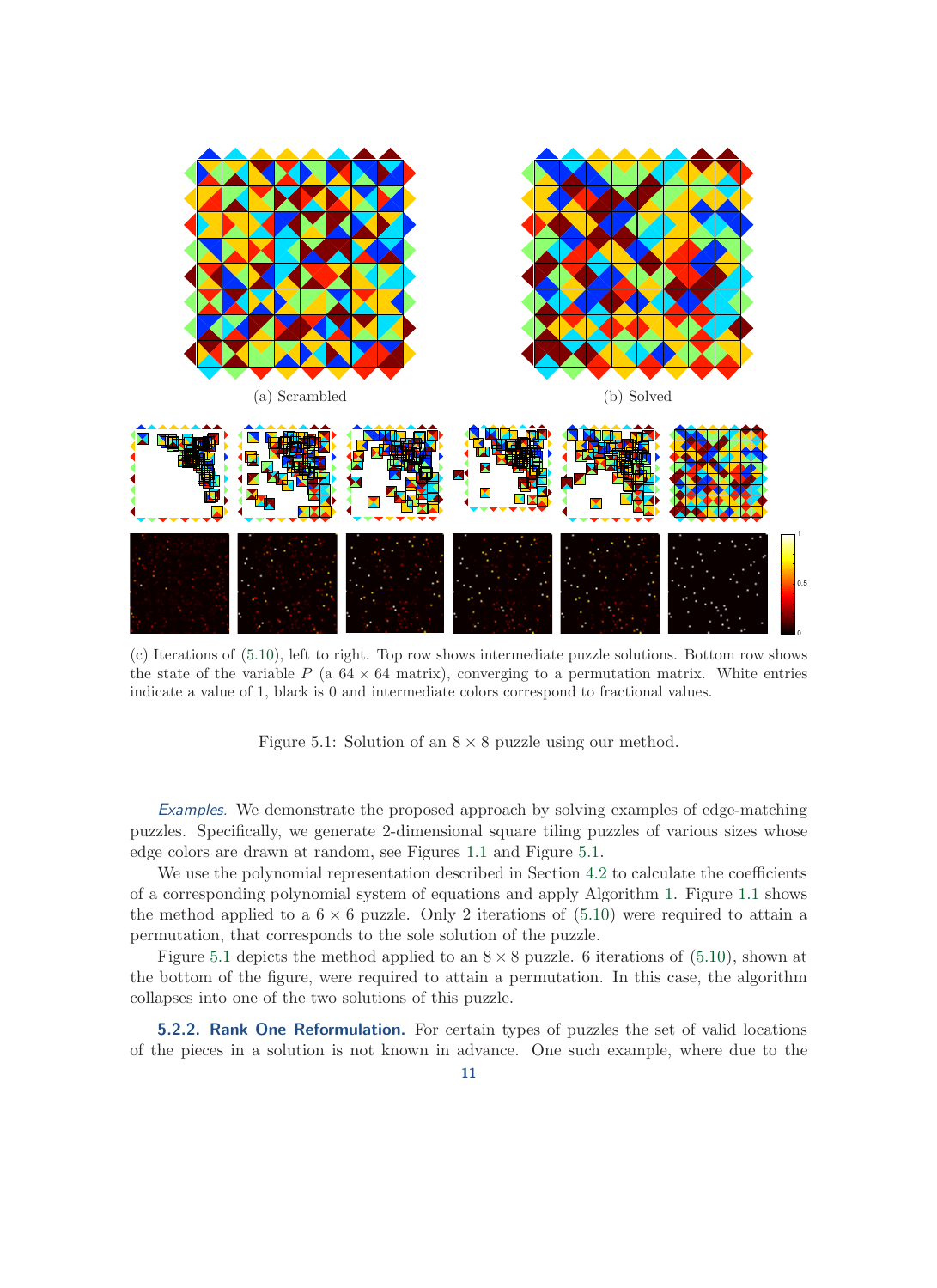irregularity of piece shapes their possible locations cannot be predetermined, is the *Tangram* puzzle (Figures [5.2](#page-14-0) and [5.3\)](#page-15-0) In this section we propose an alternative reformulation of [\(5.1\)](#page-6-1) as an optimization over rank one matrices.

Optimization subject to rank one constraints, or more generally low rank optimization, has recently received substantial interest (*e.g.*, [\[38,](#page-22-21) [25,](#page-22-22) [35,](#page-22-23) [40\]](#page-22-24)). We suggest a convex relaxation algorithm for generating approximate solutions to our rank one formulation, which does not require the piece locations to be known in advance.

Define N *Hankel* matrices  $Z_1, \ldots, Z_N$  of the form

<span id="page-11-0"></span>
$$
Z_{i} = \begin{bmatrix} 1 & z_{i,1} & z_{i,2} & \cdots & z_{i,K} \\ z_{i,1} & z_{i,2} & \cdots & z_{i,K+1} \\ z_{i,2} & & & \vdots \\ \vdots & \vdots & & \\ z_{i,K} & z_{i,K+1} & \cdots & z_{i,2K} \end{bmatrix} .
$$
 (5.11)

We state the following problem

<span id="page-11-1"></span>find 
$$
Z_1, ..., Z_N
$$
 of the form (5.11)  
\nsubject to  $\sum_i \alpha_i^{(k,c,\theta)} z_{i,j} = 0 \quad \forall j, c, \theta$   
\n $z_{i,j} \ge 0 \quad \forall i, j$   
\n $rank(Z_i) = 1 \quad \forall i.$  (5.12)

It is clear that if  $T_1, \ldots, T_N$  is a solution of the puzzle then the assignment

$$
Z_{i} = \begin{bmatrix} 1 & T_{i} & T_{i}^{2} & \cdots & T_{i}^{K} \\ T_{i} & T_{i}^{2} & & \cdots & T_{i}^{K+1} \\ T_{i}^{2} & & & \vdots \\ \vdots & \vdots & & \ddots \\ T_{i}^{K} & T_{i}^{K+1} & \cdots & & T_{i}^{2K} \end{bmatrix} = \begin{bmatrix} 1 \\ T_{i} \\ T_{i}^{2} \\ \vdots \\ T_{i}^{K} \end{bmatrix} \begin{bmatrix} 1 \\ T_{i} \\ T_{i}^{2} \\ \vdots \\ T_{i}^{K} \end{bmatrix}^{T}
$$
(5.13)

is a solution of problem  $(5.12)$ . To show that  $(5.12)$  is in fact equivalent to the problem of solving the polynomial system  $(5.1)$  we must show that any solution to  $(5.12)$  is also a solution of the polynomial system [\(5.1\)](#page-6-1).

Towards this end, we use the following simple lemma:

Lemma 5.1. rank
$$
(Z_i) = 1
$$
 and  $z_{i,j} \ge 0$  if and only if  $z_{i,j} = z_{i,1}^j$  for all j.

The lemma follows immediately by noticing that  $Z_i$  must be an outer product of its first column with itself. This implies that, under the constraints of problem  $(5.12)$ , the matrix  $Z_i$ is simply the outer product of the i'th row of the Vandermonde matrix [\(5.2\)](#page-7-1) with itself. Thus, every solution of the low-rank problem [\(5.12\)](#page-11-1) is a solution of the Vandermonde problem [\(5.3\)](#page-7-0), and in turn of the original polynomial system [\(5.1\)](#page-6-1).

Therefore, [\(5.12\)](#page-11-1) is an alternative formulation to the problem of solving puzzles. It can be interpreted as finding a solution of a linear system over non-linear manifolds of rank one matrices.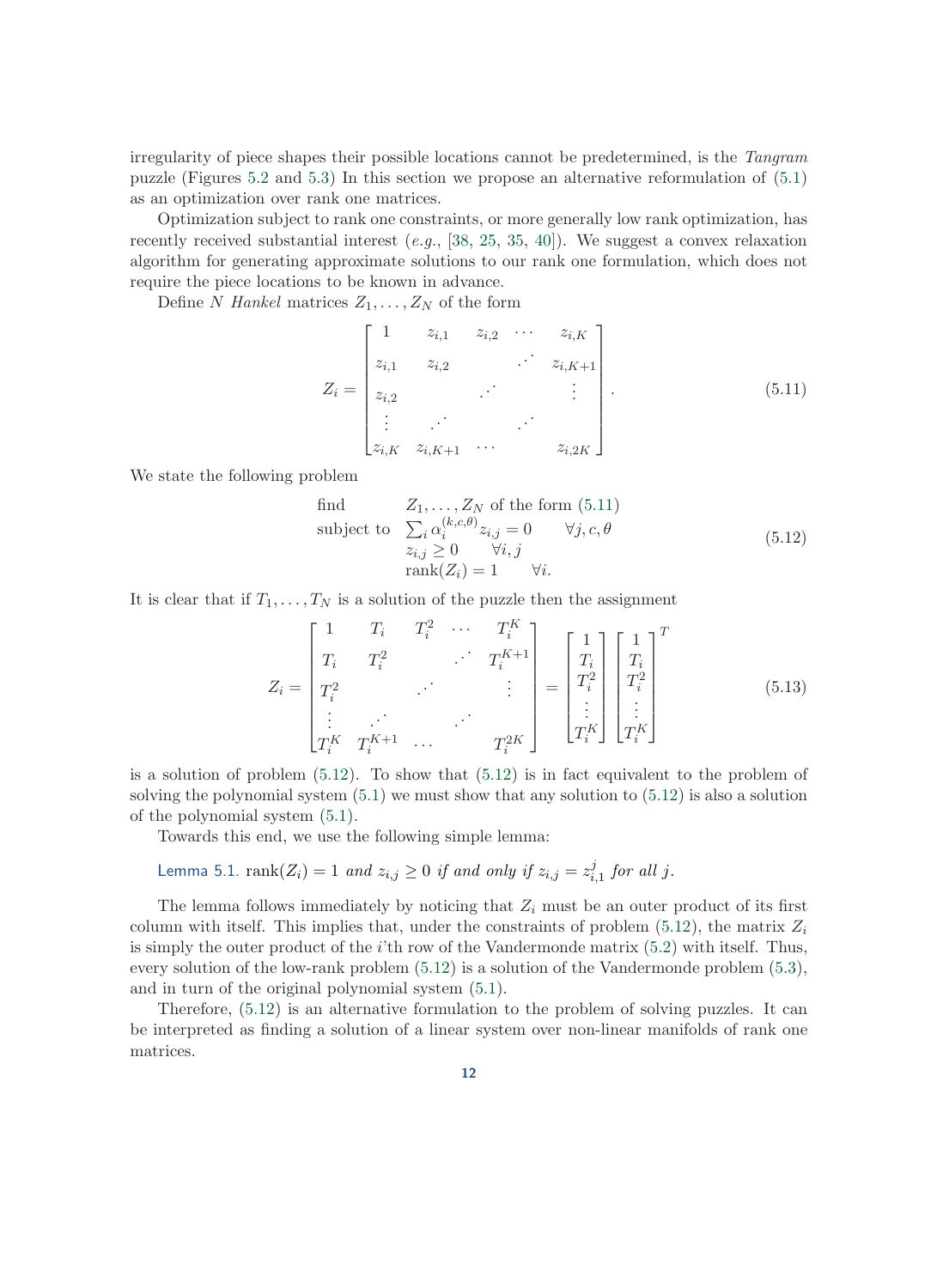Convex Relaxation. Problem  $(5.12)$  is a non-convex feasibility problem. Note that its constraints rank $(Z_i) = 1$  and  $z_{i,j} \geq 0$  imply that  $Z_i$  is a positive semidefinite matrix, which we denote by  $Z_i \succeq 0$ . Namely, since  $Z_i$  is a symmetric rank one matrix, it admits a rank one eigendecomposition of the form  $Z_i = \lambda_i u_i u_i^T$  for some vector  $u_i$ . Having non-negative entries implies that  $\lambda_i \geq 0$ , and in turn that  $Z_i \succeq 0$ .

Dattorro [\[15\]](#page-21-8) discusses a semidefinite programming (SDP) heuristic for rank-constrained optimization. Inspired by his work, we propose an iterative approximate procedure. Intuitively, the idea is that a rank one symmetric positive semidefinite matrix can be characterized as one that minimizes the sum of all eigenvalues but the largest. Thus, a feasibility problem of the form [\(5.12\)](#page-11-1) can be cast as an eigenvalue minimization problem. Since the resulting problem is not convex we generate approximate solutions by employing local linearization and solving a sequence of optimization problems. We iteratively solve the following SDP:

minimize 
$$
\langle W_1, Z_1 \rangle + \cdots + \langle W_N, Z_N \rangle
$$
  
\nsubject to  $Z_1, \ldots, Z_N$  are of the form (5.11)  
\n
$$
\sum_i \alpha_i^{(k,c,\theta)} z_{i,j} = 0 \quad \forall j, c, \theta
$$
\n
$$
Z_i \succeq 0 \quad \forall i
$$
\n(5.14)

where  $W_i$  are fixed matrices, updated at each iteration according to

<span id="page-12-1"></span><span id="page-12-0"></span>
$$
W_i = V_i \begin{bmatrix} 0 & 1 & 0 \\ & 1 & 0 & 0 \\ 0 & & & 1 \end{bmatrix} V_i^T
$$
 (5.15)

and  $Z_i^{(n-1)} = V_i \Lambda_i V_i^T$  is the eigendecomposition of  $Z_i^{(n-1)}$  $i^{(n-1)}$ , the optimizer of the previous iteration, with eigenvalues sorted in descending order.

Note that the functional of  $(5.14)$  is non-negative, as  $\{Z_i\}$  and  $\{W_i\}$  are all positive semidefinite. Moreover, it vanishes if and only if the rank of each of the matrices  $Z_i$  is at most one. Therefore, it is easy to see that a solution of  $(5.12)$  is a global optimizer of  $(5.14)$ , as well as a fixed point of the suggested iterative procedure (see [\[15\]](#page-21-8) for additional details).

We initialize the iterative procedure with  $W_i = 0$ , which reduces [\(5.14\)](#page-12-0) to a standard SDP relaxation for the rank one feasibility problem [\(5.12\)](#page-11-1). The algorithm is outlined in Algorithm [2.](#page-13-1) As in Section [5.2.1,](#page-7-2) convergence to a global minimum is not guaranteed.

Examples. To demonstrate the proposed approach, we applied the iterative algorithm to the problem of solving *Tangram* puzzles. Figures [5.2](#page-14-0) and [5.3](#page-15-0) show two instances of tangram puzzles. In these puzzles one aims to tile a given shape (b) with the puzzle pieces (a). Thus, it can be seen as an edge-matching problem in which all edges share the same color. In the figures, we color each piece in a different color for visualization only.

The coefficients of a corresponding polynomial system of equations were calculated as described in Section [4.2.](#page-5-1) (The calculations were slightly adapted to allow for non-equilateral polygonal pieces, see Section [6.2](#page-14-1) for additional technical details.) Then, the solution (c) was obtained by applying Algorithm [2.](#page-13-1) (d) shows the iterations of the algorithm until convergence. Note that no assumptions on the locations of the puzzle pieces were made, in contrast to the algorithm derived in Section [5.2.1,](#page-7-2) which constrains puzzle pieces to preset locations.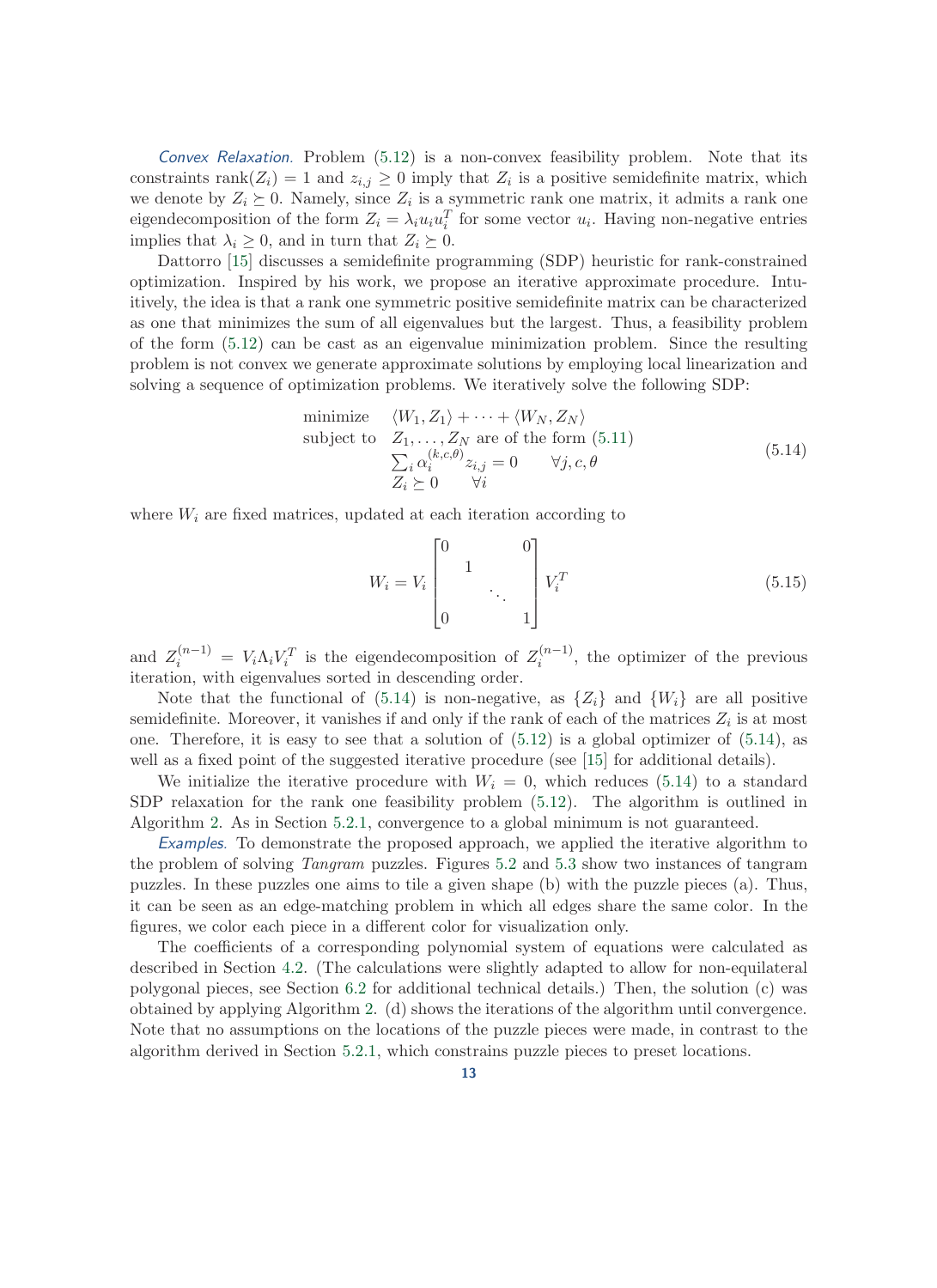# <span id="page-13-1"></span>Algorithm 2: Iterative SDP approximation for puzzles

**Input**: Polynomial representation coefficients  $\alpha_i^{(k,c,\theta)}$ i tolerance  $\varepsilon$ **Output:** Puzzle solution matrices  $Z_1, \ldots, Z_N$ Initialize  $W_1, \ldots, W_N = 0; n = 0;$ repeat  $n = n + 1$ ; Solve the semidefinite program  $(5.14)$  with  $W_1, \ldots, W_N$ ; Set  $Z_1^{(n)}$  $Z_1^{(n)}, \ldots, Z_N^{(n)}$  to be the optimizer; Calculate the eigendecompositions  $Z_i^{(n)} = V_i \Lambda_i V_i^T$ ; Update  $\{W_i\}$  according to [\(5.15\)](#page-12-1);  $\textbf{until}$   $\left(W_1, Z_1^{(n)}\right)$  $\Big\rangle + \cdots + \Big\langle W_N, Z_N^{(n)} \Big\rangle$  $\Big\} \leq \varepsilon;$  $\textbf{return} \; Z_1 = Z_1^{(n)}$  $Z_1^{(n)}, \ldots, Z_N = Z_N^{(n)}$  $\stackrel{(n)}{N}$ 

5.2.3. Implementation Details and Limitations. Algorithms [1](#page-9-1) and [2](#page-13-1) were both implemented in Matlab. Yalmip was used for the modeling of the linear program [\(5.10\)](#page-9-2) and semidefinite program [\(5.14\)](#page-12-0). Gurobi [\[21\]](#page-22-25) and Mosek [\[2\]](#page-21-16), correspondingly, were used for their optimization.

In theory both LPs and SDPs are solvable in polynomial time. In practice, Algorithm 1 scales moderately well with the number of pieces. We have successfully solved instances of 12 × 12 puzzles. We haven't had as much success with larger problems, such as the *"Eternity II"* puzzle, which pose a considerable combinatorial challenge. Algorithm 2 has limited scalability, which is dominated by the number and dimension of the positive definite constraints in SDP [\(5.14\)](#page-12-0). These, in turn, depend on the number of puzzle pieces and edge colors respectively. Current leading SDP optimization engines employ second order interior-point algorithms which limit the applicability of this approach to larger problems.

<span id="page-13-0"></span>**6. Extended Framework.** In this section we describe extensions of our framework to (i) higher-dimensional puzzles, (ii) general polygonal pieces and (iii) puzzles in which pieces can be rotated to one of a finite set of discrete orientations.

<span id="page-13-2"></span>6.1. High-dimensional Puzzles. Thus far we restricted our attention to 2-dimensional puzzles. We can extend our framework to dimensions  $d > 2$  as follows. Consider coordinates  $t_i, b_{i,j} \in \mathbb{R}^d$  and real valued functions  $f : \mathbb{R}^d \to \mathbb{R}$ . Proposition [4.1](#page-4-1) continues to hold, implying as in the 2-dimensional case that if  $t_1, \ldots, t_N$  is a solution of the puzzle then

$$
\sum_{i,j} s_{i,j}(c,\theta) f(t_i + b_{i,j}) = 0
$$
\n(6.1)

for every  $(c, \theta)$  and every function f.

The polynomial representation proposed in Section [4.2](#page-6-0) takes exactly the same form, now by taking  $f(u) = e^{k^T u}$  where k is a d-tuple determining the degree of the resulting multivariate polynomial.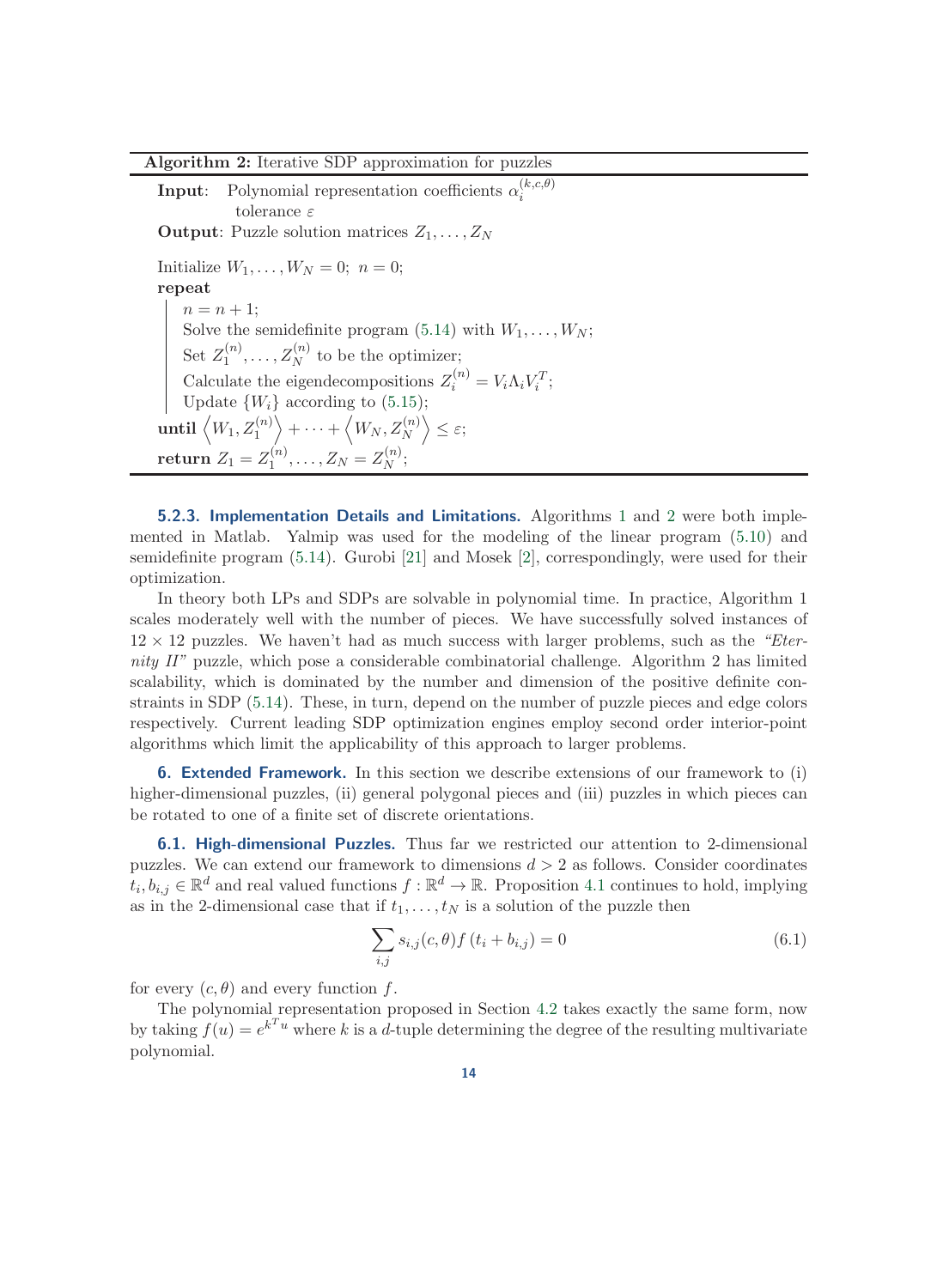<span id="page-14-0"></span>

(d) Iterations of [\(5.14\)](#page-12-0), left to right. Converging to a solution of the Tangram.

Figure 5.2: Solution of a Tangram puzzle using our method. In this edge-matching problem all edges share the same color, in the figure pieces are colored for visualization only.

The rest of the derivations introduced in the paper follow in the exact same manner with the exception of Proposition [4.2,](#page-6-0) whose proof is restricted to the 2-dimensional case (as it relies on identifying  $\mathbb{R}^2$  with C.). We conjecture that a similar result holds in arbitrary dimension as well.

<span id="page-14-1"></span>6.2. Shape. So far we have assumed puzzle pieces to be *equilateral* polygons. This assumption can be relaxed to the case of general polygons, with arbitrary edge length, by introducing path integrals over the boundary of pieces. When puzzle pieces are not equilateral, Proposition [4.1](#page-4-1) may no longer hold since for example puzzle edges are no longer restricted to pair as a whole with a single other edge. That is, in the solution to the puzzle one edge may be paired with multiple edges or even parts of edges. Nevertheless, an analogous proposition holds provided that [\(4.6\)](#page-4-1) is replaced with

<span id="page-14-2"></span>
$$
\sum_{i,j} s_{i,j}(c,\theta) \int_{\gamma_{i,j}} f(t_i + z) dz = 0
$$
\n(6.2)

where  $\gamma_{i,j}$  is the path corresponding to the j'th edge of i'th piece. The derivations of Sections [3](#page-2-1) and [4](#page-3-2) follow by making the appropriate adaptations. Note that the Tangram examples shown in Figures [5.2](#page-14-0) and [5.3](#page-15-0) involve non equilateral polygons. Indeed the algebraic representation which we used to solve them was computed by calculating the path integrals of  $(6.2)$ .

6.3. Orientations. Often one wishes to solve a puzzle for which the orientation of the pieces is also unknown. We now show how the proposed framework can be extended to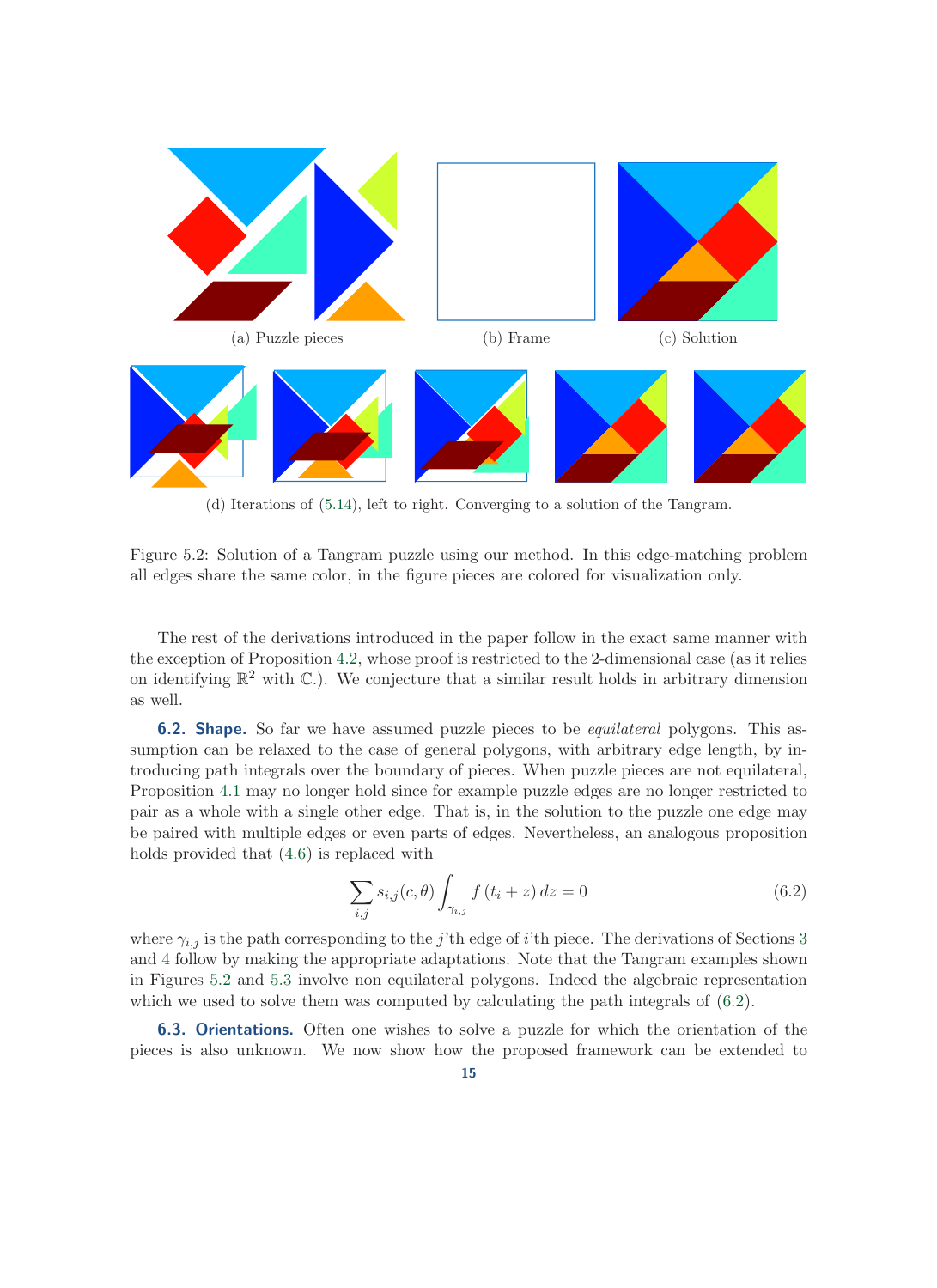<span id="page-15-0"></span>

(d) Iterations of [\(5.14\)](#page-12-0), top-left to bottom-right. Converging to a solution of the Tangram.

Figure 5.3: Solution of a Tangram puzzle using our method.

address this case, under the assumption that finitely many orientations are admissible.

For simplicity, we focus on the 2-dimensional case. Let  $\varphi_i$  denote the unknown orientation of the *i*'th piece. Suppose that each orientation  $\varphi_i$  belongs to a finite cyclic group of r rotations, namely  $\varphi_i \in \left\{0, \frac{2\pi}{r}, \ldots, \frac{2\pi}{r}(r-1)\right\}$ . This is a reasonable assumption for many puzzles  $(e.g.,$ 90◦ rotations are sufficient for square puzzles, 60◦ rotations for hexagonal puzzles, etc).

Denote by  $R(\theta)$  the rotation matrix

$$
R(\theta) = \begin{bmatrix} \cos(\theta) & \sin(\theta) \\ -\sin(\theta) & \cos(\theta) \end{bmatrix}.
$$
 (6.3)

Next, we prove a claim that allows to establish an algebraic representation in the presence of unknown orientations. The intuitive interpretation is that we duplicate the entire puzzle (frame and pieces) r times, rotated in each of the orientations  $\{0, \frac{2\pi}{r}, \ldots, \frac{2\pi}{r}(r-1)\}\$ . Then, all  $r$  puzzles are simultaneously solved as a single augmented translation only puzzle, with the location  $t_i^{(\rho)}$ <sup>(ρ)</sup> of the ρ-rotated *i*'th piece linearly constrained by  $t_i^{(\rho)} = R\left(\frac{2\pi}{r}\right)$  $(\frac{2\pi}{r}\rho) t_i$ . A solution of this augmented puzzle, under the assumption that pieces may only translate, implies a solution of the original puzzle (with unknown orientations). Namely, a claim analogous to Proposition [4.2](#page-6-0) holds, by summing over  $r$  rotated copies of the puzzle:

Proposition 6.1. *Suppose that a given puzzle is solved by placing the pieces at the locations*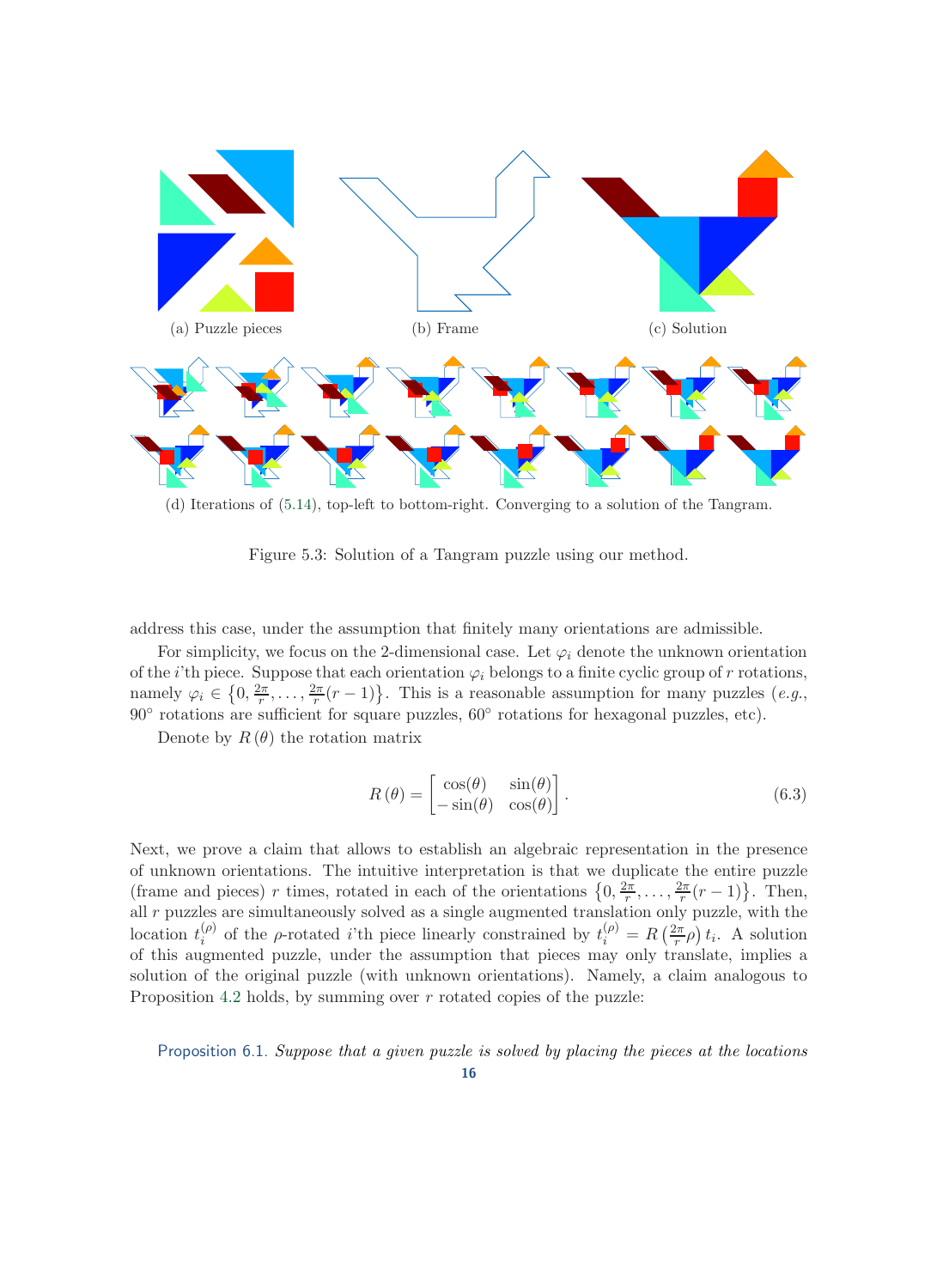$\hat{t}_1, \ldots, \hat{t}_N$  *rotated by*  $\varphi_1, \ldots, \varphi_N$ *. Then,* 

<span id="page-16-0"></span>
$$
\sum_{\rho=0}^{r-1} \sum_{i,j} s_{i,j}(c, \theta - \frac{2\pi}{r} \rho) f\left(R\left(\frac{2\pi}{r}\rho\right) (t_i + b_{i,j})\right) = 0 \tag{6.4}
$$

*for every*  $(c, \theta)$  *and every function*  $f$ *, with*  $t_i = R(-\varphi_i) \hat{t}_i$ *.* 

Note that Equation [6.4](#page-16-0) yields a representation of the puzzle which is invariant to rotations of the pieces. The solution will consist of  $r$  copies of the puzzle. Each piece is associated with a possibly different rotation angle according to the copy of the puzzle to which it is translated as illustrated in Figure [6.1.](#page-17-0)

*Proof*. Proposition [4.2](#page-6-0) implies that if the puzzle is solved by placing the pieces at the locations  $\hat{t}_1, \ldots, \hat{t}_N$  rotated by  $\varphi_1, \ldots, \varphi_N$  then for every  $(c, \theta)$  and every function f we have

$$
\sum_{i,j} s_{i,j}(c, \theta - \varphi_i) f\left(\hat{t}_i + R(\varphi_i) b_{i,j}\right) = 0. \tag{6.5}
$$

Set  $t_i = R(-\varphi_i) \hat{t}_i$  to yield

$$
\sum_{i,j} s_{i,j}(c, \theta - \varphi_i) f(R(\varphi_i) (t_i + b_{i,j})) = 0.
$$
\n(6.6)

Next, sum over all admissible rotations

$$
\sum_{\rho=0}^{r-1} \sum_{i,j} s_{i,j} (c, \theta - \varphi_i - \frac{2\pi}{r} \rho) f\left( R \left( \varphi_i + \frac{2\pi}{r} \rho \right) (t_i + b_{i,j}) \right) = 0. \tag{6.7}
$$

This equation can be understood as the summation over r rotated copies of the puzzle (as illus-trated in Figure [6.1\)](#page-17-0). The proposition follows by noticing that since  $\varphi_i \in \left\{0, \frac{2\pi}{r}, \ldots, \frac{2\pi}{r}(r-1)\right\}$ , all terms  $\varphi_i$  may be omitted.

Proposition [6.1](#page-16-0) provides a construction which enables us to apply the algorithms developed in Sections [4](#page-3-2) and [5](#page-6-2) to solve puzzles with an unknown discrete set of orientations. In Figure [6.1](#page-17-0) we show an example where we use this construction to solve a puzzle where pieces can be rotated into one of four different orientations.

7. Concluding Remarks. In this paper, we propose a novel representation for apictorial edge-matching puzzles. We explain how to generate systems of polynomial equations which are satisfied by puzzle solutions. We further show how to construct systems which are *complete* representations for 2-dimensional translation only puzzles. We prove that for these systems the converse also holds, *i.e.*, any solution of the system is a solution of the puzzle.

Using this representation, we devise two algorithms for approximating solutions of edgematching puzzles. Both algorithms rely on solving a sequence of *continuous* and *global* convex relaxations. An iterative algorithm based on linear programming relaxation is proposed for the case where we know in advance that pieces may only be placed in a finite set of predetermined locations. For the more general setting, we propose an iterative algorithm based on semidefinite programming relaxation.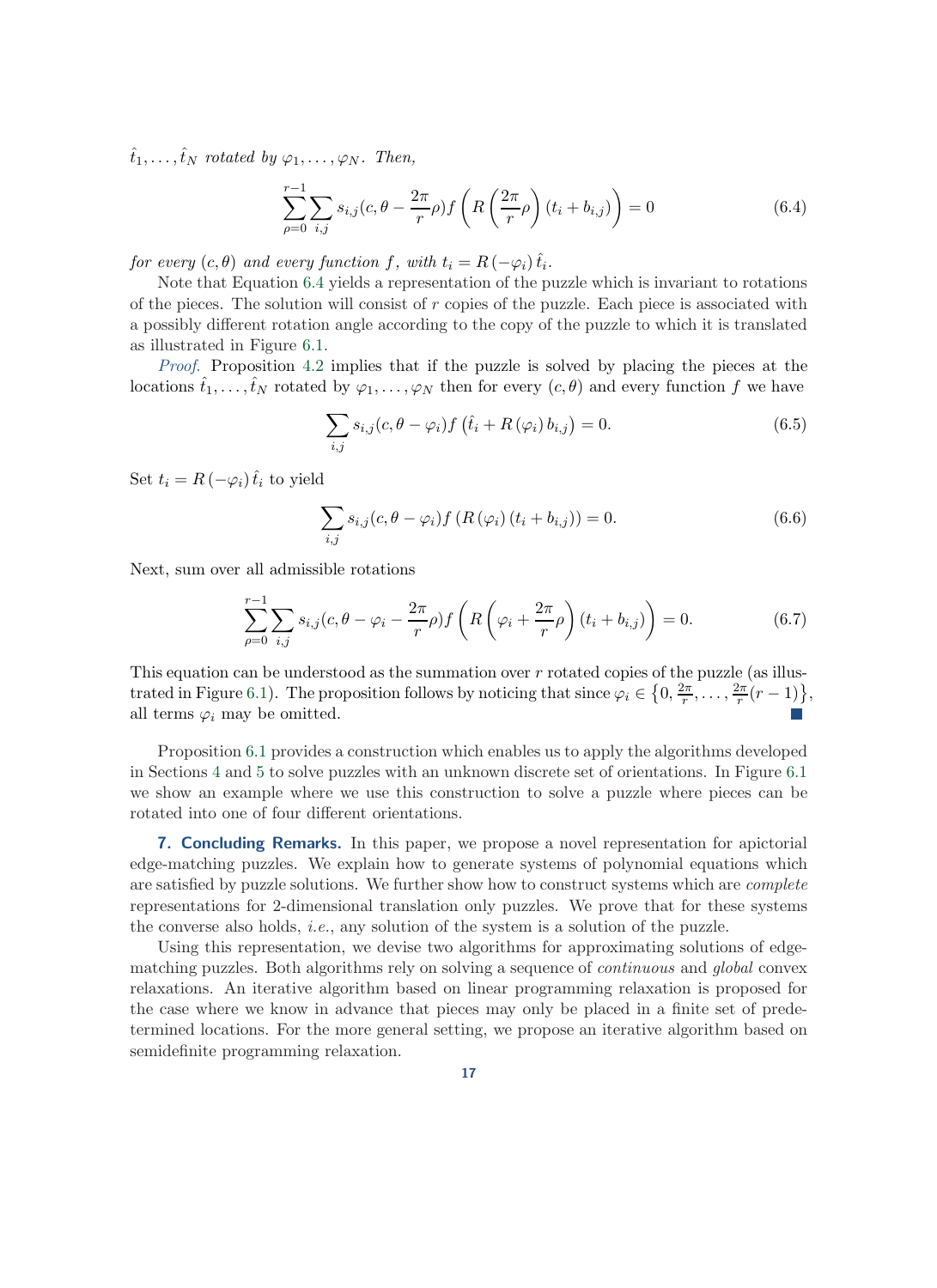<span id="page-17-0"></span>

Figure 6.1: Unknown orientation addressed by solving an augmented puzzle, generated by duplicating the entire puzzle, rotated in each of the admissible orientations. Rotated pieces (and frames) are visualized by transparency.

Finally, we extend our computational framework and algorithms to various interesting variants of edge-matching puzzles including higher-dimensional puzzles, puzzles in which the pieces have irregular shapes and puzzles in which pieces can be rotated to one of a finite set of discrete orientations.

Acknowledgements. Research was supported in part by the Israel Science Foundation grants numbers 764/10 and 1265/14 and by the Minerva Foundation. The vision group at the Weizmann Institute is supported in part by the Moross Laboratory for Vision Research and Robotics.

### <span id="page-17-1"></span>Appendix A. Proof of Proposition [4.2](#page-6-0) (Complete Polynomial Representation).

Proposition [4.2.](#page-6-0) *There exists (constructively) a polynomial system* P *with*

$$
K(c, \theta) = # \{ edges \ of \ type \ (c, \theta) \}
$$

*equations for each edge type*  $(c, \theta)$  *that satisfies that*  $T_1, \ldots, T_N$  *is a solution of*  $P$  *if and only if it is a solution of the puzzle.*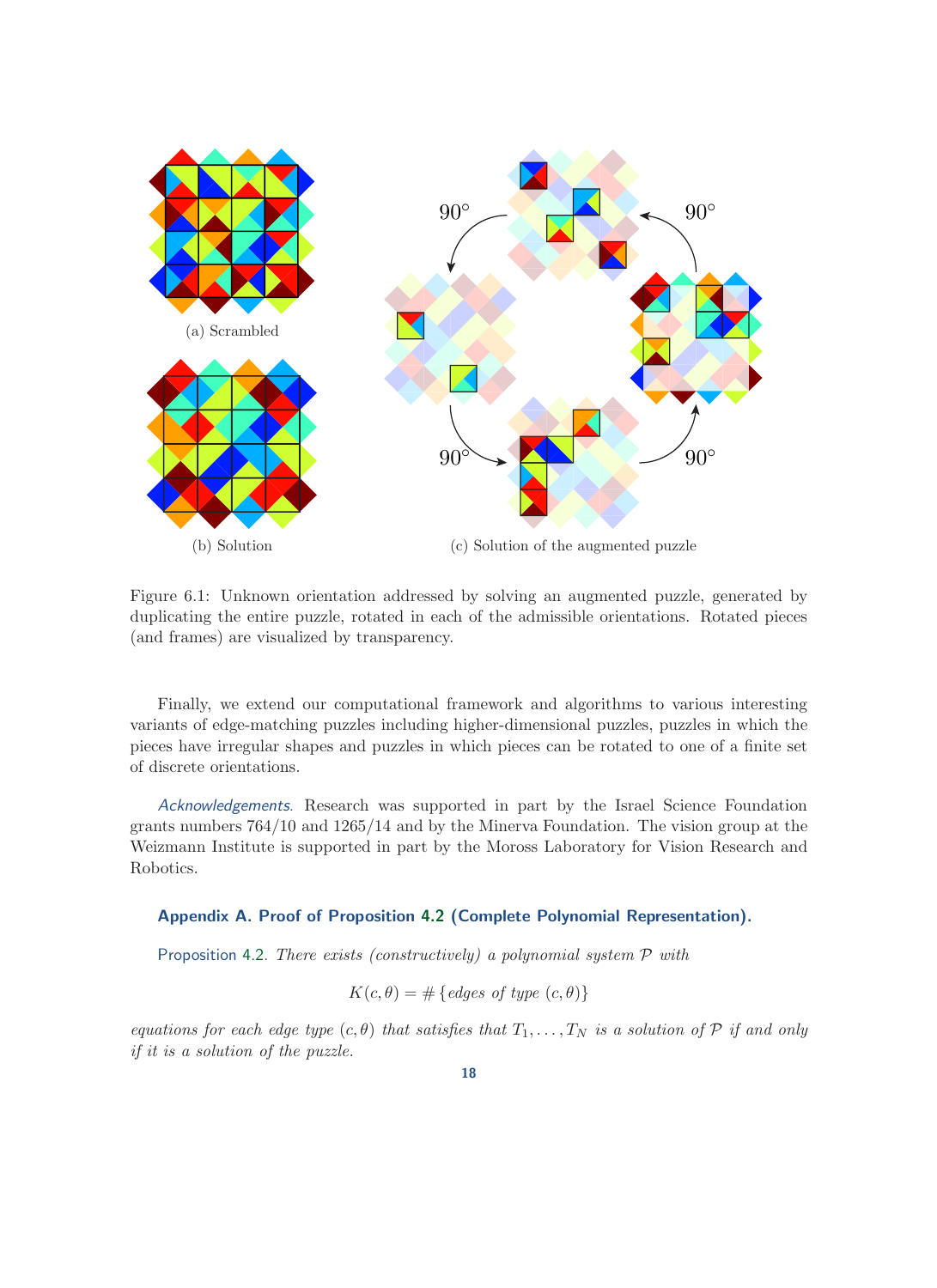*Proof*. We prove the proposition in three main steps: we (i) consider each edge type  $(c, \theta)$  separately and construct a polynomial system  $\mathcal{P}_1$  that determines all admissible edge pairings; (ii) add constraints accounting for the geometry of puzzle pieces, thus achieving a polynomial system  $\mathcal{P}_2$  which exactly determines the puzzle solutions; and (iii) show that  $\mathcal{P}_3$ , the polynomial representation of Proposition [4.2,](#page-6-0) is equivalent to  $\mathcal{P}_2$ , and is therefore a complete representation of the puzzle.

To prove the proposition we shall use complex numbers to represent 2-dimensional coordinates, that is, we consider piece locations  $t_1, \ldots, t_N \in \mathbb{C}$ . This will both simplify notations and facilitate our derivations.

<span id="page-18-0"></span>We begin by proving a simple lemma. Fix  $v_1, \ldots, v_N \in \mathbb{C}$  and consider the polynomial system

$$
\left\{ p_k(u_1, \dots, u_N) = \sum_i u_i^k - \sum_i v_i^k = 0 \right\}_{k=1,\dots,K}
$$
 (A.1)

 $\mathcal{L}_{\mathcal{A}}$ 

<span id="page-18-1"></span>in the variables  $u_1, \ldots, u_N$ .

Lemma A.1. For  $K \geq N$ , the polynomial system  $(A.1)$  has exactly N! solutions:

$$
(u_1,\ldots,u_N)=(v_{\sigma(1)},\ldots,v_{\sigma(N)})
$$

*for all permutations*  $\sigma$  *of* 1, ..., N.

*Proof.* Denote by S the set of solutions of [\(A.1\)](#page-18-0). By construction,  $(v_{\sigma(1)},...,v_{\sigma(N)}) \in S$ for any permutation  $\sigma$ , therefore,  $|S| \geq N!$ .

On the other hand, if we assume that  $K = N$  then Bézout's theorem [\[12,](#page-21-10) [44\]](#page-23-4) asserts that

$$
|S| \le \prod_{i=1}^{N} deg\{p_i\} = \prod_{i=1}^{N} i = N!.
$$

This bound clearly holds for  $K > N$ , thus concluding the proof.

<span id="page-18-2"></span>We shall refer to a system of the form  $(A.1)$  $(A.1)$  $(A.1)$  which satisfies the conditions of Lemma A.1 as a *bipartite system*, since it encodes all possible perfect matchings in the complete bipartite graph  $\mathbf{K}_{N,N}$  whose vertices are the  $u_i$ 's and  $v_i$ 's, see Figure [A.1.](#page-18-2)



Figure A.1: Discrete piece location assignment as a bipartite matching problem.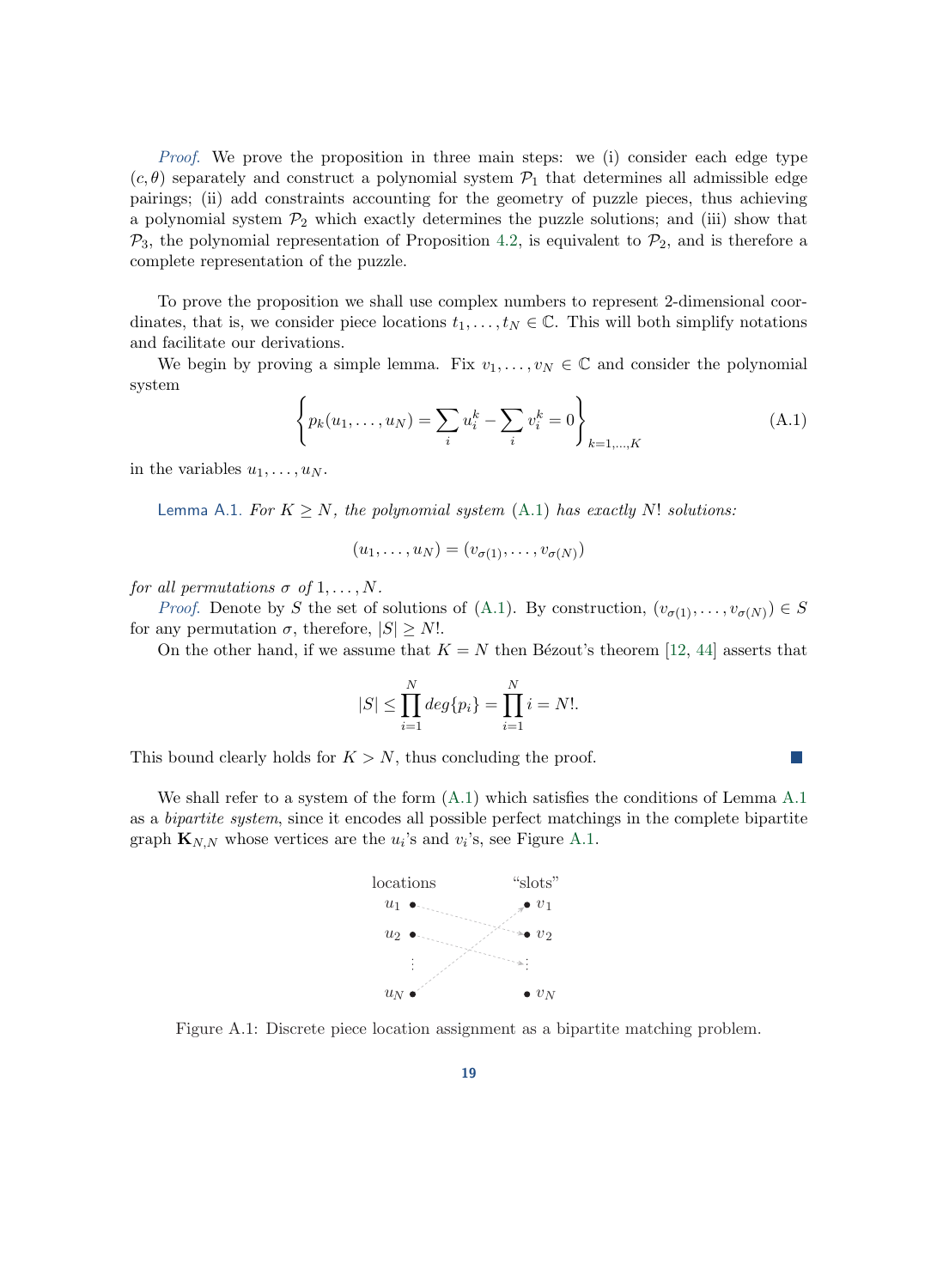Consider the global coordinate  $t_{i,j} = t_i + b_{i,j}$  of every edge element *independently*, correspondingly, consider the exponential coordinates

$$
T_{i,j} = e^{t_{i,j}} = e^{t_i + b_{i,j}} = e^{t_i} e^{b_{i,j}} = T_i B_{i,j}
$$
\n(A.2)

We first treat each edge type  $(c, \theta)$  separately. Let

$$
V(c, \theta) = \{(i, j) : c_{i,j} = c \text{ and } \theta_{i,j} = \theta\}
$$
 (A.3)

be the set of indices of  $(c, \theta)$ -edges, and

$$
\overline{V}(c,\theta) = \{(i,j) : c_{i,j} = c \text{ and } \theta_{i,j} = \theta + \pi\}
$$
\n(A.4)

be the set of indices of their complimentary  $(c, \theta + \pi)$ -edges. Consider the set of polynomial equations

<span id="page-19-0"></span>
$$
\mathcal{P}_{(c,\theta)} = \left\{ \sum_{(i,j)\in V(c,\theta)} T_{i,j}^{\qquad k} = \sum_{(i,j)\in \overline{V}(c,\theta)} T_{i,j}^{\qquad k} \right\}_{k=1,\ldots,K(c,\theta)} \tag{A.5}
$$

of degrees  $1, 2, \ldots, K(c, \theta)$ .

The sets  $V(c, \theta)$  and  $\overline{V}(c, \theta)$  are disjoint and  $|V(c, \theta)| = |\overline{V}(c, \theta)|$ , otherwise the puzzle is unsolvable. As such, we may consider the RHS of  $(A.5)$  fixed and employ Lemma [A.1.](#page-18-1)

Namely, for sufficiently many polynomials, specifically,

$$
K(c, \theta) \ge |V(c, \theta)| = \#\{\text{edges of type } (c, \theta)\}\
$$
 (A.6)

the polynomial system  $(A.5)$  is a bipartite system, hence solutions of  $(A.5)$  are exactly the valid pairings of edges in  $V(c, \theta)$  and  $\overline{V}(c, \theta)$ .

Next, we take the union of all such systems, over all types of edges, with  $K(c, \theta)$  chosen according to [\(A.6\)](#page-19-1):

<span id="page-19-1"></span>
$$
\mathcal{P}_1 = \bigcup_{(c,\theta)} \mathcal{P}_{(c,\theta)}.
$$
\n(A.7)

This is a polynomial system of equations, in variables  $T_{i,j}$ , in particular *every edge* of the puzzle is constrained to satisfy the bipartite relation of the system it belongs to. That is, all edge elements of the puzzle are paired with appropriate edges.

However, employing independent coordinates for edge elements  $T_{i,j}$  is insufficient. Since the internal geometry of a puzzle piece is not taken into account, a solution of  $\mathcal{P}_1$  may imply an invalid puzzle assignment (*e.g.*, two edge elements of the same piece can pair).

This, however, may be easily resolved by relating the coordinates of an edge to the piece it belongs to, namely, by adding the constraints  $T_{i,j} = T_i B_{i,j}$  for all pieces. Therefore, generating the augmented system

$$
\mathcal{P}_2 = \mathcal{P}_1 \cup \{ T_{i,j} = T_i B_{i,j} \}_{i,j}.
$$
\n(A.8)

The solutions of  $\mathcal{P}_2$  must therefore satisfy both the bipartite relations and the internal geometry of each piece, that is, a solution of  $\mathcal{P}_2$  is a solution of the puzzle.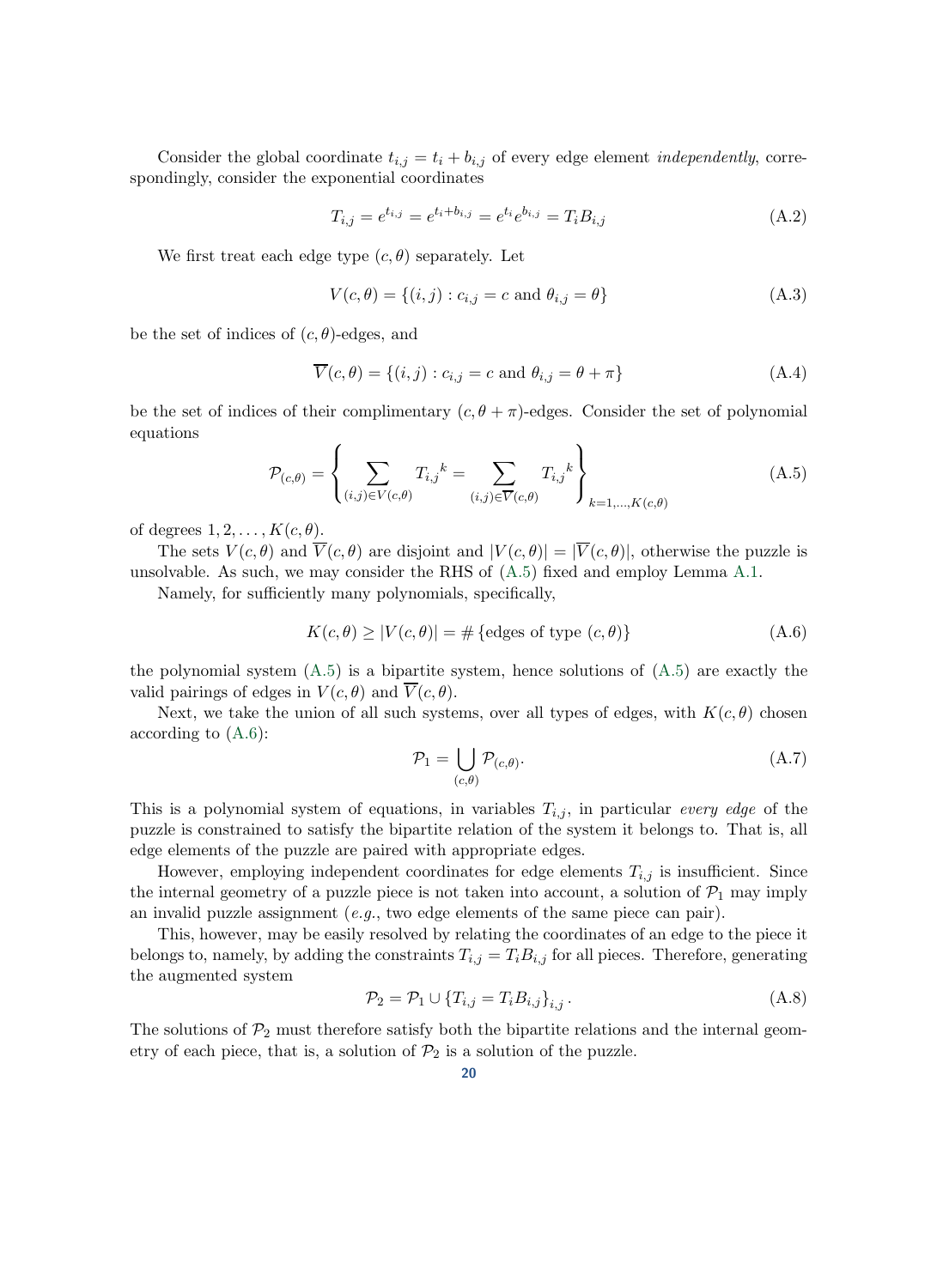Lastly, we directly employ these linear constraints and substitute  $T_{i,j} = T_i B_{i,j}$  into [\(A.5\)](#page-19-0) to obtain the polynomial system

$$
\widehat{\mathcal{P}}_{(c,\theta)} = \left\{ \sum_{(i,j)\in V(c,\theta)} T_i^k B_{i,j}{}^k = \sum_{(i,j)\in \overline{V}(c,\theta)} T_i^k B_{i,j}{}^k \right\}_{k=1,\dots,K(c,\theta)}.
$$
(A.9)

Using the notation  $\alpha_i^{(k,c,\theta)} = \sum_j s_{i,j}(c,\theta) B_{i,j}^k$  of Section [4.2,](#page-5-1) this can be equivalently written as

$$
\widehat{\mathcal{P}}_{(c,\theta)} = \left\{ \sum_{i} \alpha_i^{(k,c,\theta)} T_i^k = 0 \right\}_{k=1,\ldots,K(c,\theta)}.
$$
\n(A.10)

Again, taking the union over all types of edges yield the polynomial system

$$
\mathcal{P}_3 = \bigcup_{(c,\theta)} \widehat{\mathcal{P}}_{(c,\theta)} \tag{A.11}
$$

with  $K(c, \theta)$ 's chosen as before.

<span id="page-20-0"></span>Notice that by construction the polynomial systems  $\mathcal{P}_3$  and  $\mathcal{P}_2$  are equivalent. Therefore, it is guaranteed that a solution of  $P_3$  corresponds to a valid solution of the puzzle.

### Appendix B. Solution of 2-dimensional puzzles.

The presentation in Section [5](#page-6-2) was simplified for notational purposes by considering 1 dimensional puzzles (*i.e.*, coordinates over R). We now provide the technical details required for adapting these results to the case of 2-dimensional puzzles. Similar modifications can be applied to address puzzles of arbitrary dimension, thereby completing the discussion of Section [6.1](#page-13-2) regarding puzzles in higher dimensions.

In Section [5.2.1](#page-7-2) the requirement that  $X$  is a Vandermonde matrix needs to be replaced with a multivariate analogue. Recall that in the 2-dimensional case the variable associated with the *i*'th piece is a 2-vector  $T_i = [T_{ix} \ T_{iy}]^T$ . Correspondingly, X in the optimization problem [\(5.3\)](#page-7-0) should be of the form

$$
\begin{bmatrix}\n1 & T_{1x} & T_{1y} & T_{1x}^2 & T_{1x}T_{1y} & T_{1y}^2 & \cdots & T_{1y}^K \\
1 & T_{2x} & T_{2y} & T_{2x}^2 & T_{2x}T_{2y} & T_{2y}^2 & \cdots & T_{2y}^K \\
1 & T_{3x} & T_{3y} & T_{3x}^2 & T_{3x}T_{3y} & T_{3y}^2 & \cdots & T_{3y}^K \\
\vdots & \vdots & \vdots & \ddots & \vdots & \vdots \\
1 & T_{Nx} & T_{Ny} & T_{Nx}^2 & T_{Nx}T_{Ny} & T_{Ny}^2 & \cdots & T_{Ny}^K\n\end{bmatrix}.
$$
\n(B.1)

That is, a matrix whose i'th row entries are all the monomials in  $T_i$  of total degree up to K.

Similarly, in Section [5.2.2](#page-10-1) the requirement that each matrix  $Z_i$  is a Hankel matrix is replaced by constraining  $Z_i$  to be of the form corresponding to the outer product of all univariate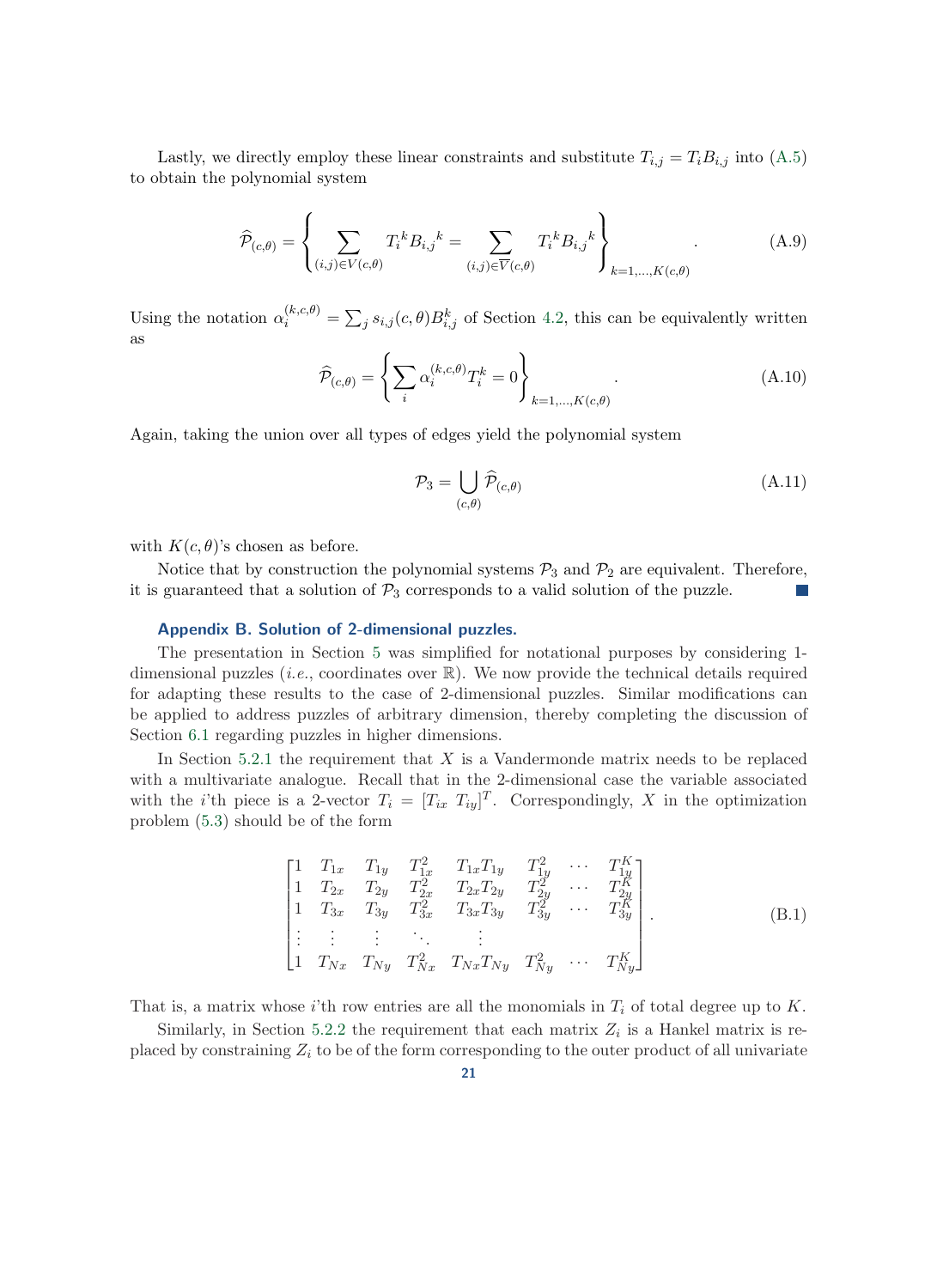monomials in the entries of  $T_i$  of degree up to K, namely, each  $Z_i$  should be of the form

$$
\begin{bmatrix}\n1 \\
T_{ix} \\
\vdots \\
T_{ix}^K \\
\hline\nT_{iy}^K\n\end{bmatrix}\n\begin{bmatrix}\n1 \\
T_{ix} \\
T_{ix} \\
\vdots \\
T_{iy}^K \\
\hline\nT_{iy}^K\n\end{bmatrix} =\n\begin{bmatrix}\n1 \\
T_{ix} & T_{ix}^2 & T_{ix}^{K+1} \\
T_{ix}^2 & T_{ix}^{K+1} & T_{ix}T_{iy} & \cdots & T_{ix}T_{iy}^K \\
\vdots & \vdots & \vdots & \vdots & \vdots \\
T_{ix}^K & T_{ix}^K & T_{ix}^K & T_{ix}^K & T_{ix}^K & T_{iy}^K \\
\hline\nT_{iy}^T & T_{ix}^T & T_{iy}^T & T_{ix}^T & T_{iy}^T & \cdots & T_{iy}^{K+1} \\
\vdots & \vdots & \vdots & \vdots & \vdots & \vdots \\
T_{iy}^K & T_{iy}^T & T_{ix}^T & \cdots & T_{ix}^T & T_{iy}^K & T_{iy}^{K+1} & \cdots & T_{iy}^{2K}\n\end{bmatrix}.
$$
\n(B.2)

Note that the main diagonal blocks of  $Z_i$  are now Hankel matrices, however, the entire matrix  $Z_i$  is no longer Hankel.

#### **REFERENCES**

- <span id="page-21-7"></span>[1] Fernanda A. Andal, Gabriel Taubin, and Siome Goldenstein, *Solving image puzzles with a simple quadratic programming formulation.*, in SIBGRAPI, IEEE Computer Society, 2012, pp. 63–70.
- <span id="page-21-16"></span>[2] E. D. Andersen and K. D. Andersen, *The MOSEK interior point optimization for linear programming: an implementation of the homogeneous algorithm*, Kluwer Academic Publishers, 1999, pp. 197–232.
- <span id="page-21-14"></span>[3] GARRETT BIRKHOFF, *Three observations on linear algebra*, Univ. Nac. Tucumán. Revista A., 5 (1946), pp. 147–151.
- <span id="page-21-1"></span>[4] BJ Brown and C Toler-Franklin, *A system for high-volume acquisition and matching of fresco fragments: Reassembling Theran wall paintings*, in Proceedings of ACM SIGGRAPH, 2008.
- <span id="page-21-13"></span>[5] B Buchberger, *A theoretical basis for the reduction of polynomials to canonical forms*, SIGSAM Bull, 10 (1976), pp. 19–29.
- <span id="page-21-15"></span>[6] Emmanuel J Candes, Michael B Wakin, and Stephen P Boyd, *Enhancing sparsity by reweighted 1 minimization*, Journal of Fourier analysis and applications, 14 (2008), pp. 877–905.
- <span id="page-21-6"></span>[7] Taeg Sang Cho, Shai Avidan, and William T Freeman, *A probabilistic image jigsaw puzzle solver*, Evaluation, (2010), pp. 1–8.
- <span id="page-21-3"></span>[8] Taeg Sang Cho, Moshe Butman, Shai Avidan, and William T Freeman, *The patch transform and its applications to image editing*, IEEE Conference on Computer Vision and Pattern Recognition,  $(2008)$ , pp. 1–8.
- <span id="page-21-4"></span>[9] Taeg Sang Cho Taeg Sang Cho, S Avidan, and W T Freeman, *The Patch Transform*, IEEE Transactions on Pattern Analysis and Machine Intelligence, 32 (2010), pp. 1489–1501.
- <span id="page-21-5"></span>[10] M. G. Chung, M.M. Fleck, and D.A. Forsyth, *Jigsaw puzzle solver using shape and color*, in ICSP , International Conference on Signal Processing, vol. 2, IEEE, 1998, pp. 877–880.
- <span id="page-21-11"></span><span id="page-21-10"></span>[11] A.M. Cohen, H. Cuypers, and H. Sterk, *Some tapas of computer algebra*, Springer, Berlin, 1999.
- <span id="page-21-12"></span>[12] J. L. Coolidge, *A treatise on algebraic plane curves*, New York: Dover, 2004.
- [13] David A. Cox, John B. Little, and Don O'Shea, *Ideals, varieties, and algorithms: an introduction to computational algebraic geometry and commutative algebra*, Springer, 2007.
- <span id="page-21-2"></span>[14] Helena Cristina Da Gama Leito and Jorge Stolfi, *Automatic reassembly of irregular fragments*, Technical Report, (1998).
- <span id="page-21-9"></span><span id="page-21-8"></span>[15] Jon Dattorro, *Convex optimization & Euclidean distance geometry*, Meboo Publishing USA, 2005.
- [16] ED Demaine and ML Demaine, *Jigsaw puzzles, edge matching, and polyomino packing: Connections and complexity*, Graphs and Combinatorics, (2007).
- <span id="page-21-0"></span>[17] Erik D Demaine and Robert A Hearn, *Playing Games with Algorithms: Algorithmic Combinatorial Game Theory*, Lecture Notes in Computer Science, (2001), p. 42.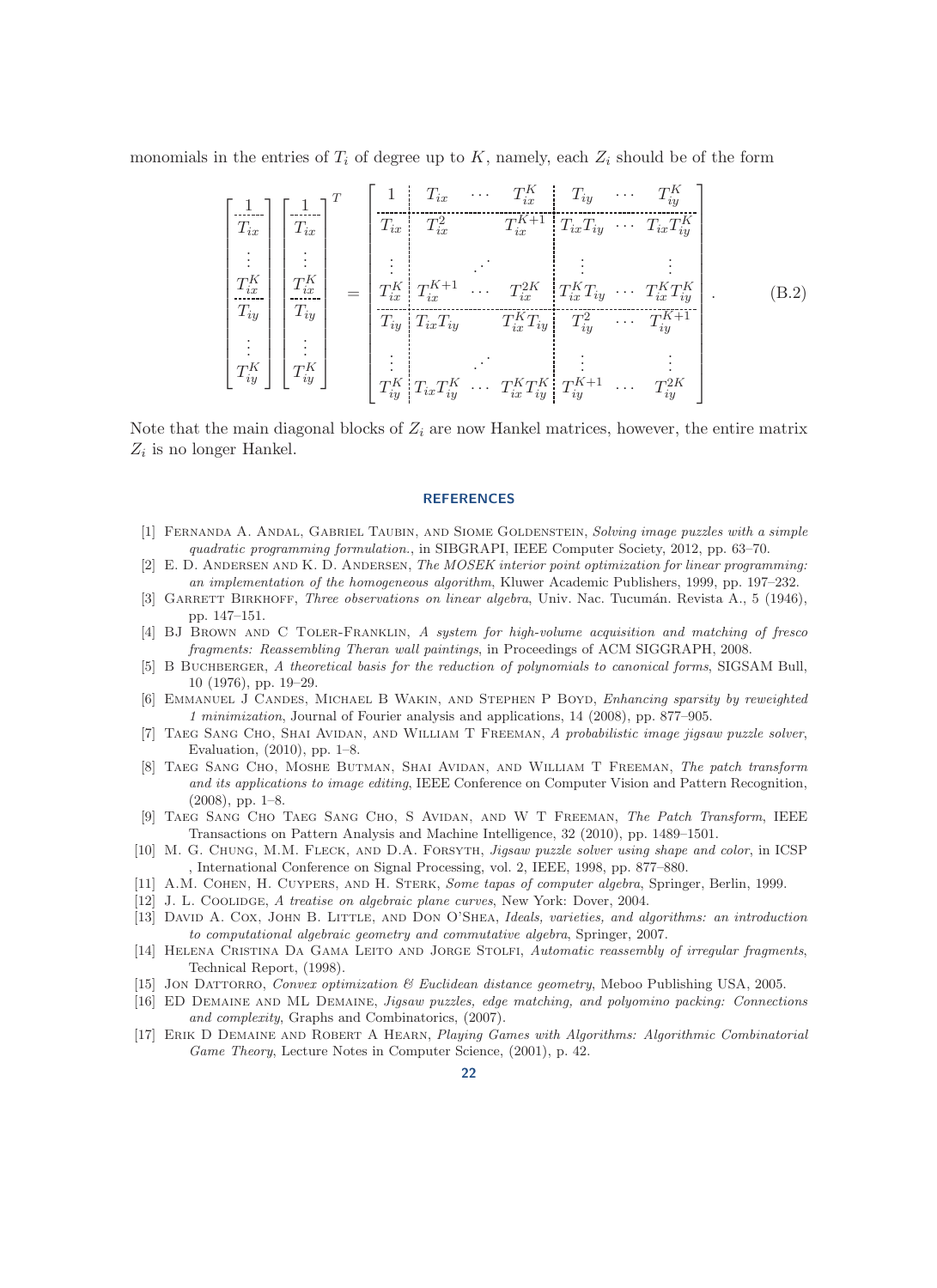- <span id="page-22-16"></span>[18] E. S. Deutsch and C. Hayes Jr, *A heuristic solution to the tangram puzzle*, Machine intelligence, 7 (1972), pp. 205–240.
- <span id="page-22-11"></span>[19] H. Freeman and L. Garder, *Apictorial Jigsaw Puzzles: The Computer Solution of a Problem in Pattern Recognition*, IEEE Transactions on Electronic Computers, EC-13 (1964), pp. 118–127.
- <span id="page-22-25"></span><span id="page-22-1"></span>[20] Andrew C Gallagher, *Jigsaw Puzzles with Pieces of Unknown Orientation*, in IEEE Conference on Computer Vision and Pattern Recognition, 2012.
- <span id="page-22-5"></span>[21] Inc. Gurobi Optimization, *Gurobi optimizer reference manual*, 2014.
- [22] Edson Justino, Luiz S Oliveira, and Cinthia Freitas, *Reconstructing shredded documents through feature matching.*, Forensic Science International, 160 (2006), pp. 140–147.
- <span id="page-22-3"></span>[23] David Koller and Marc Levoy, *Computer-aided reconstruction and new matches in the Forma Urbis Romae*, in Bullettino Della Commissione Archeologica Comunale di Roma, vol. Supplement, 2006, pp. 103–125.
- <span id="page-22-12"></span>[24] DA Kosiba, *An automatic jigsaw puzzle solver*, IEEE International Conference on Pattern Recognition, (1994).
- <span id="page-22-22"></span>[25] Brian Kulis, Arun C. Surendran, and John C. Platt, *Fast low-rank semidefinite programming for embedding and clustering*, in AISTATS, 2007, pp. 235–242.
- <span id="page-22-18"></span>[26] Monique Laurent, *The approach of moments for polynomial equations*, in on Semidefinite, Conic and Polynomial, 2012, pp. 1–35.
- <span id="page-22-4"></span>[27] HELENA C G LEITÃO AND JORGE STOLFI, *Measuring the Information Content of Fracture Lines*, International Journal of Computer Vision, 65 (2005), pp. 163–174.
- <span id="page-22-19"></span><span id="page-22-8"></span>[28] M. Levison, *The computer in literary studies*, Machine Translation, (1967), pp. 173–194.
- [29] TY Li, *Numerical solution of multivariate polynomial systems by homotopy continuation methods*, Acta numerica, (1997).
- <span id="page-22-7"></span>[30] Hairong Liu, Shengjiao Cao, and Shuicheng Yan, *Automated Assembly of Shredded Pieces from Multiple Photos*, IEEE Transaction on Multimedia Processing, 13 (2010), pp. 358–363.
- <span id="page-22-10"></span>[31] T LOZANO-PÉREZ AND C WANG, *Determining molecular conformation from distance or density data*, phd thesis, Massachusetts Institute of Technology, 2000.
- <span id="page-22-13"></span>[32] M. Makridis and M. Papamarkos, *A new technique for solving a jigsaw puzzle*, Image Processing, 2006 IEEE, (2006), pp. 2001–2004.
- <span id="page-22-9"></span>[33] William Marande and Gertraud Burger, *Mitochondrial DNA as a genomic jigsaw puzzle.*, Science, 318 (2007), p. 415.
- <span id="page-22-6"></span>[34] Marlos A O Marques and Cinthia O A Freitas, *Reconstructing strip-shredded documents using color as feature matching*, Proceedings of the 2009 ACM symposium on Applied Computing SAC 09, (2009), p. 893.
- <span id="page-22-23"></span>[35] Kaushik Mitra, Sameer Sheorey, and Rama Chellappa, *Large-scale matrix factorization with missing data under additional constraints*, in Advances in Neural Information Processing Systems 23, J.D. Lafferty, C.K.I. Williams, J. Shawe-Taylor, R.S. Zemel, and A. Culotta, eds., Curran Associates, Inc., 2010, pp. 1651–1659.
- <span id="page-22-14"></span>[36] T Nielsen, P Drewsen, and K Hansen, *Solving jigsaw puzzles using image features*, Pattern Recognition Letters, 29 (2008), pp. 1924–1933.
- <span id="page-22-17"></span>[37] K OFLAZER, *Solving tangram puzzles: A connectionist approach*, International journal of intelligent systems, (1993).
- <span id="page-22-21"></span>[38] Robert Orsi, Uwe Helmke, and John B. Moore, *A newton-like method for solving rank constrained linear matrix inequalities*, Automatica, 42 (2006), pp. 1875 – 1882.
- <span id="page-22-0"></span>[39] Dolev Pomeranz and Michal Shemesh, *A fully automated greedy square jigsaw puzzle solver*, Computer, (2011), p. 240.
- <span id="page-22-24"></span>[40] Benjamin Recht, Maryam Fazel, and Pablo A Parrilo, *Guaranteed minimum-rank solutions of linear matrix equations via nuclear norm minimization*, SIAM review, 52 (2010), pp. 471–501.
- <span id="page-22-15"></span>[41] Dror Sholomon, Omid David, and Nathan S. Netanyahu, *A genetic algorithm-based solver for very large jigsaw puzzles.*, in CVPR, IEEE, 2013, pp. 1767–1774.
- <span id="page-22-20"></span>[42] A.J. Sommese and C.W. Wampler, *The Numerical solution of systems of polynomials arising in engineering and science*, World Scientific Pub Co Inc, 2005.
- <span id="page-22-2"></span>[43] KILHO SON, JAMES HAYS, AND DAVID B. COOPER, *Solving square jigsaw puzzles with loop constraints*, in Proceedings of the European Conference on Computer Vision, 2014.